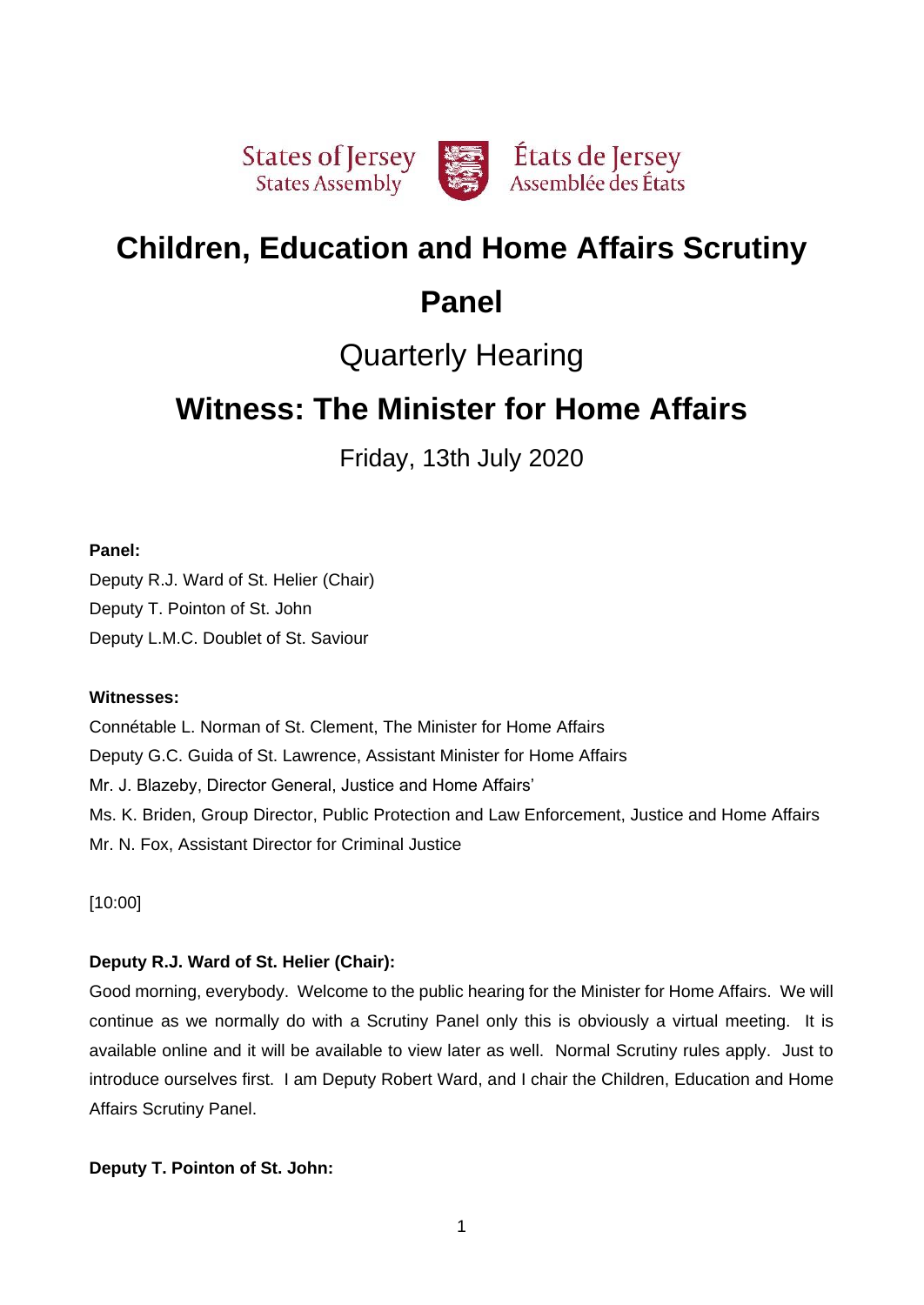I am Deputy Trevor Pointon, Deputy of St. John, and I am a member of the Education and Home Affairs Scrutiny Panel.

## **Deputy L.M.C. Doublet of St. Saviour:**

Deputy Louise Doublet, Deputy of St. Saviour 2, and a member of the panel.

## **The Minister for Home Affairs:**

Constable Len Norman, Minister for Home Affairs.

## **Assistant Minister for Home Affairs:**

Deputy Gregory Guida, Assistant Minister for Home Affairs.

## **Director General, Justice and Home Affairs:**

Good morning, Julian Blazeby, director general, Justice and Home Affairs.

## **Group Director, Public Protection and Law Enforcement, Justice and Home Affairs:**

Good morning, Kate Briden, group director for public protection and law enforcement, Justice and Home Affairs.

#### **Deputy R.J. Ward:**

I think that is just about everybody, officers and Minister. If we get started. First, just to ask the question, we will start with the Unlawful Public Entertainments Regulations. The Minister agreed to bring forward an amendment to the Unlawful Public Entertainments Regulations to time limit its effect to the end of September in line with the COVID-19 legislation. It was agreed in response to the panel's comments P.22/2020. However, in a written answer to the panel's follow-up questions sent to the Minister after the most recent public hearing the Minister noted that since the amendment was passed he had reflected on it and although the Minister would honour his commitment to bring the amendment he would speak against it and vote against it. Why does the Minister now believe that the amendment should continue to have effect and not be time limited as originally considered?

# **The Minister for Home Affairs:**

It was originally considered at your request and it seemed like the sensible and pragmatic way forward but you will know, Chairman, that there was quite a bit of legislation which would pass through the Assembly at the onset of COVID. This was one of the weaknesses in the Unlawful Public Entertainments Regulations that was realised, that once the Bailiff had given permission for a public entertainment event he could not revoke that permission nor place additional conditions on that permit. Clearly that was a weakness and when situations arise that we are still going through, it seemed, and the States agreed, that it would be wise to have the conditions should a situation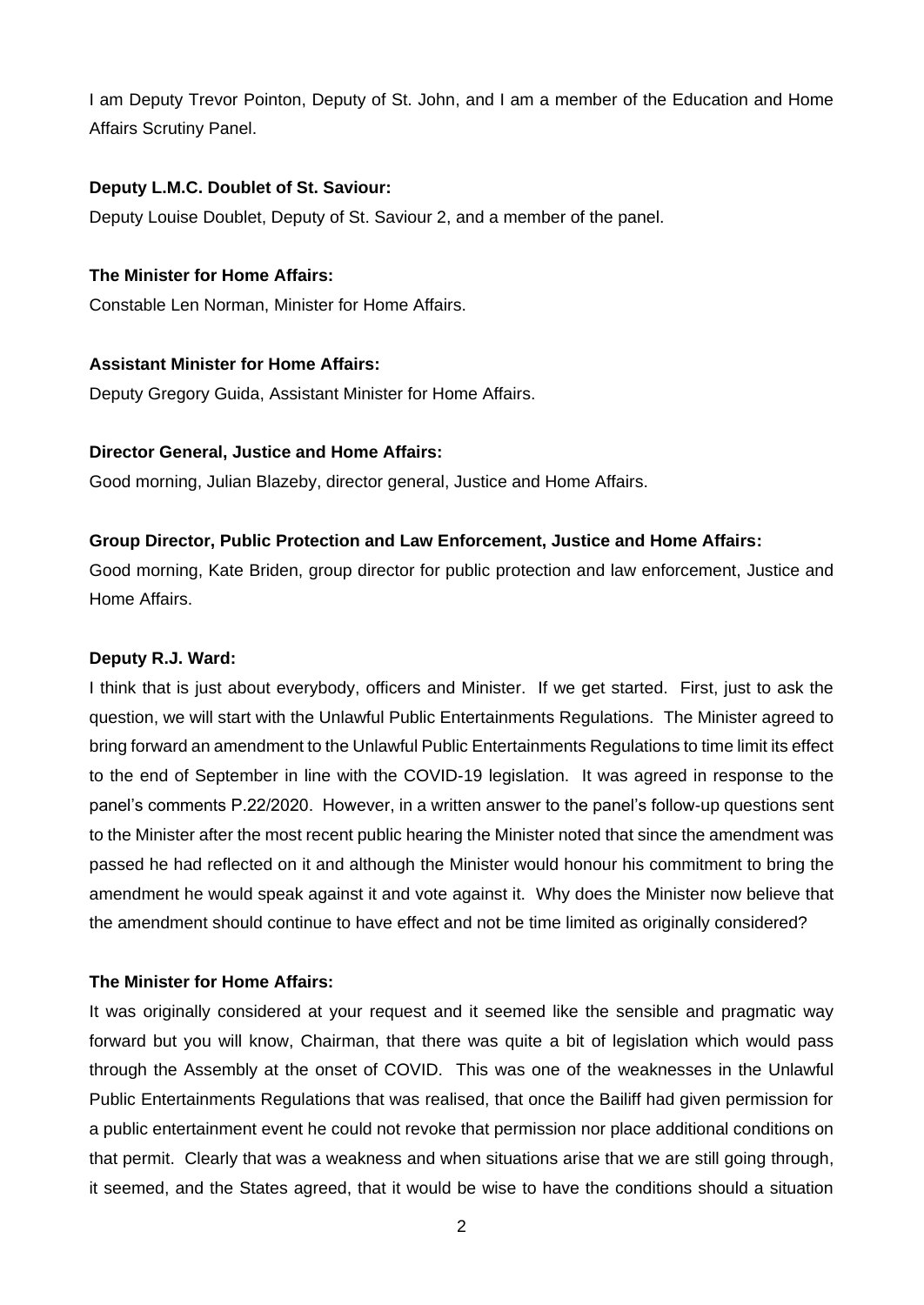arise where public safety was at risk, in particular, that the Bailiff could either cancel the event or put conditions on an event, which he was unable to do under the previous legislation. When the draft legislation was brought forward there was no time limit on it because my department felt, and I felt, it would be appropriate for this to be in the legislation and so the regulations fell in 2022, I believe it is. However, you did make the point that all the other legislation was time limited, and I agreed with you that we should bring an amendment to make it time limited. That of course is still what I will do if you feel it is appropriate. I do not feel it is appropriate because I think people need certainty, people need to be kept safe, and the legislation is perfectly serviceable and okay and those amendments should remain there. But I will be guided by you and if you want me to bring the amendment, as I said I would, I will do so because I made a commitment to you that I would do so. But if you feel that on reflection that perhaps the changes are appropriate then perhaps you might say to me: "Yes, we agree, Minister. We will leave it as it is." But very much your call, as far as I am concerned.

#### **Deputy R.J. Ward:**

I think it is a point of principle here in terms of emergency legislation remaining as emergency legislation. I think that is something we would need to look at and we talked to you about again. If there is an extension to that legislation for specific reasons then perhaps that can be understood but it seems to me to take away any time. Do you not consider taking away any time limit means we have effectively just introduced legislation but under a different guise and we need to be quite careful of that? I think the Assembly are very aware of that as well.

## **The Minister for Home Affairs:**

You are absolutely right, Chairman. The regulations as amended was a change in regulations, a change in the process. I believe that improvements in the process, if you disagree with me please reflect, there is no panic because we have still got plenty of time before the end of September and if you feel an amendment should be brought I will do that. Of course you can bring one yourself, whichever you felt more appropriate.

## **Deputy R.J. Ward:**

Deputy Doublet, do you want to ask your questions now?

#### **Deputy L.M.C. Doublet:**

Yes, absolutely. I wanted to ask about something that was on social media recently and just to make the point that the police are excellent on social media, and I think the panel will agree with me that they have been fantastic through the crisis. There was a post, which of course was well meaning, in regard to sexual assault and there was a lot of negative public reaction to that post. In particular, the tone and content being focused on potential victims changing their behaviour rather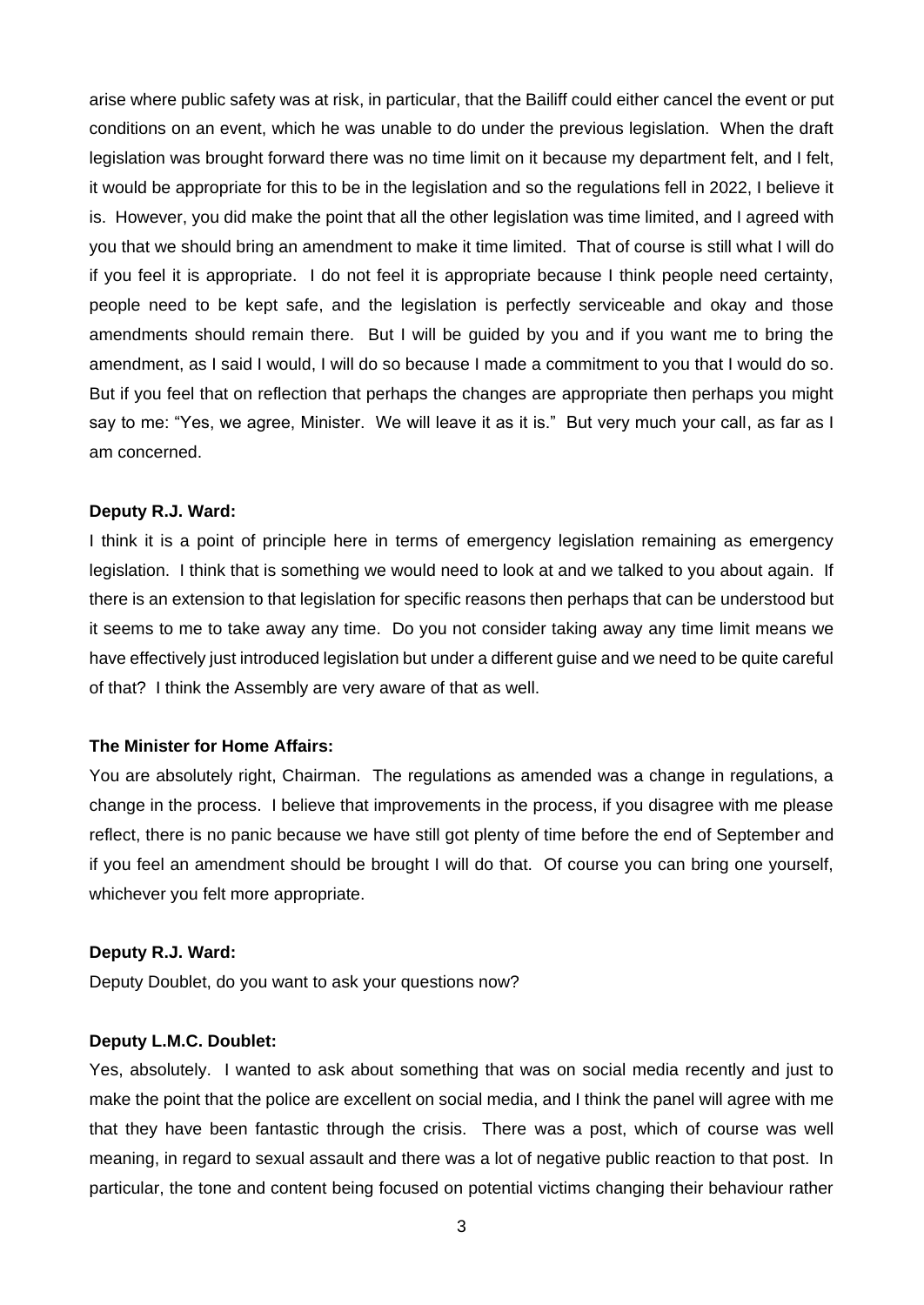than potential perpetrators changing their behaviours. I just wanted to ask the Minister if he knew what was the rationale behind taking that approach please.

#### **The Minister for Home Affairs:**

The media activity over this issue was for mainstream media as well as social media and I am grateful, and I am sure the police will be grateful, for your comments about their work during the pandemic and abilities to communicate with the public. That is much appreciated and something I would totally associate myself with and agree with you totally. Clearly what was happening at this time, the night-time economy was about to start again with many establishments being open for selling alcohol to 1.00 a.m. in the morning and it is quite clear, it is a fact, that many assaults, the majority of assaults, are related to the night-time economy; whether that be assaults on men or on women. This was an effort by the police to remind people that there is always this risk associated with the night-time economy and to do what is sensible to keep people safe. I know from some of the comments from social media that some people felt it was victim bashing, which of course it absolutely was not. But there are equally a number of people who appreciated the good advice given by the States of Jersey Police.

## **Deputy L.M.C. Doublet:**

Can I just pick on what you mentioned there about most assaults happening as part of the nighttime economy? I looked into this a little bit and I think you might be referring to the line on the social media post that said: "Statistics show that the majority of sexual offences occur during a night out." I do not believe that this is the case and is it possible that that line meant to say something like: "Most of the sexual offences which are reported to the police occur during a night out"? Minister, are you aware of some of the other data around sexual assaults and rape? Something I got from the J.A.A.R. (Jersey Action Against Rape) website, only around 10 per cent of rapes are committed by strangers and around 90 per cent of rapes are committed by known men. So are you aware of the concern around a lot of assaults happen in the workplace or in the home? Could you go back and maybe look at some of that research and reflect on that to make sure that the correct messages are going out?

#### **The Minister for Home Affairs:**

Absolutely happy to do that. Of course you are correct, the vast majority of assaults either on men or on women do occur on people they know. You are absolutely right. Stranger sexual assault is about 10 per cent of the cases that come through. You are absolutely right and I am quite happy to make sure that we have got all of our facts right; not a problem.

## **Deputy L.M.C. Doublet:**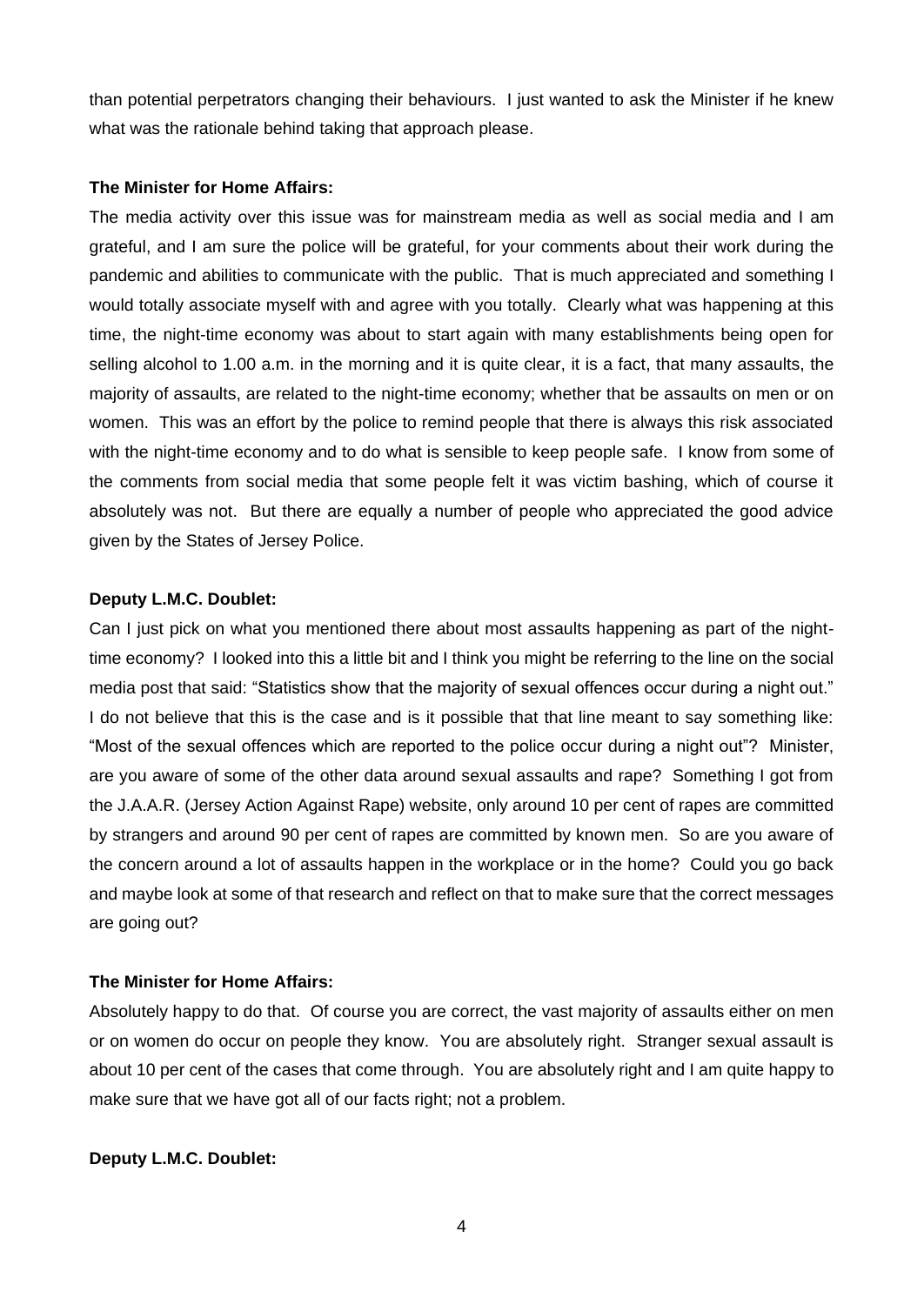Thank you. We would love to hear ways in which the force moves forward in that area. One of the other concerns was victim blaming because where the communications are focused on the victim changing their behaviour, the flip side of that could be that when a woman or a man does get assaulted people reflect on that and they might think: "Why did you not behave differently then in order to avoid getting assaulted?" Could a more balanced approach be considered perhaps by including an emphasis on the vigilance of police officers, highlighting what the legal penalties are, and maybe revisiting the campaign that the police did about the importance of consent and making sure those messages are brought home?

## **The Minister for Home Affairs:**

Yes, there is always ways of improving the messages. Absolutely. Whether you are a man, a woman, a young girl or a senior citizen, I think you should feel entitled to go out in the evening, enjoy yourself without a threat of any type of assault. Sadly that does not always happen and therefore the message to take sensible precautions when you are out and about I think is absolutely the right one, particularly as people have not been used for a few months to be going out.

## **Deputy L.M.C. Doublet:**

Thank you, Minister. I would be really grateful once you have spoken to the police about getting the data right and the facts right in their communications and talking about a more balanced approach. Would you be able to feed back on those conversations to the panel please?

#### **The Minister for Home Affairs:**

Yes, of course. Only too happy to do so. I do appreciate your comments in this area; it is very helpful.

#### **Deputy R.J. Ward:**

Thanks for that line of questioning. It is a very important line of questioning, I think, and we will follow up on that. Deputy Pointon, we are going to move forward the questions we had on the domestic abuse legislation, would you like to lead on that?

#### **The Deputy of St. John:**

Yes, fine. Thank you, Minister, for coming to speak to us. We move on to domestic abuse and the proposed law that was in drafting stage earlier on in the year. It was said that we would have something ready for the Assembly for us to scrutinise and then ready for the Assembly for the end of 2020. I am wondering if you can tell us where we are with that domestic abuse law change?

#### **The Minister for Home Affairs:**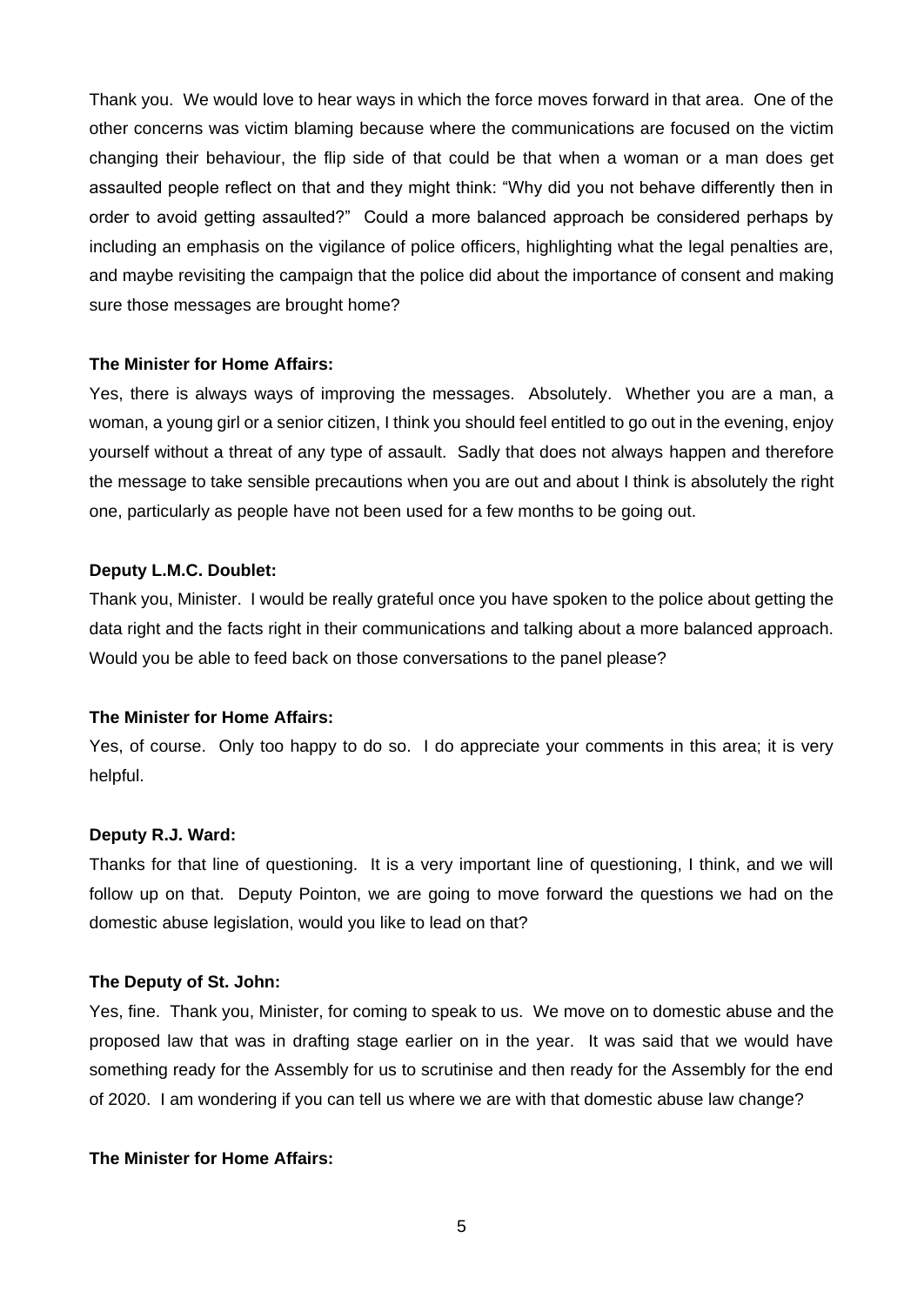I am sorry I missed the last 10 seconds of that, Deputy. You went quiet. Could you repeat the last 10 seconds of your question?

## **The Deputy of St. John:**

I was just wondering when we are going to see the introduction or the draft of a proposed law to deal with domestic abuse.

# **The Minister for Home Affairs:**

Yes, of course. A very, very important issue. Absolutely at the top of my priority, as I have explained to you before, and I gave you a lot of detail towards the back end of last year when you asked me a written question on this very issue. There is no question it was our intention to bring the legislation forward before the end of the year but then of course, as we all know, something happened and that has put a tremendous amount of things back a bit. We have done, as you know, a lot of consultation, a lot of planning and we had an officer working on the legislation who was seconded to the department. Unfortunately, she was called back to her original department because of the pandemic but now she has been re-released, is back with us and is concentrating full time on this piece of legislation. But even with the best will in the world, I do not think it is going to be possible to bring that legislation forward before the end of the year. My real ambition now is to get it done in the first quarter or certainly the first half of next year. But it is very, very important to me that it is done without further delay. But it also has to be absolutely right and fit for purpose.

[10:15]

# **The Deputy of St. John:**

Last time we spoke about this you had decided not just to co-op somebody in from another department but to recruit somebody to concentrate on this legislation. Did you do that or is that in train?

# **The Minister for Home Affairs:**

My understanding is that has now happened. The officer who was seconded to us is now with us full time, that is my understanding.

## **The Deputy of St. John:**

Have you any idea what sort of model this domestic abuse law is going to adopt? What other jurisdictions you could perhaps refer to in relation to the content of the proposition to come?

# **The Minister for Home Affairs:**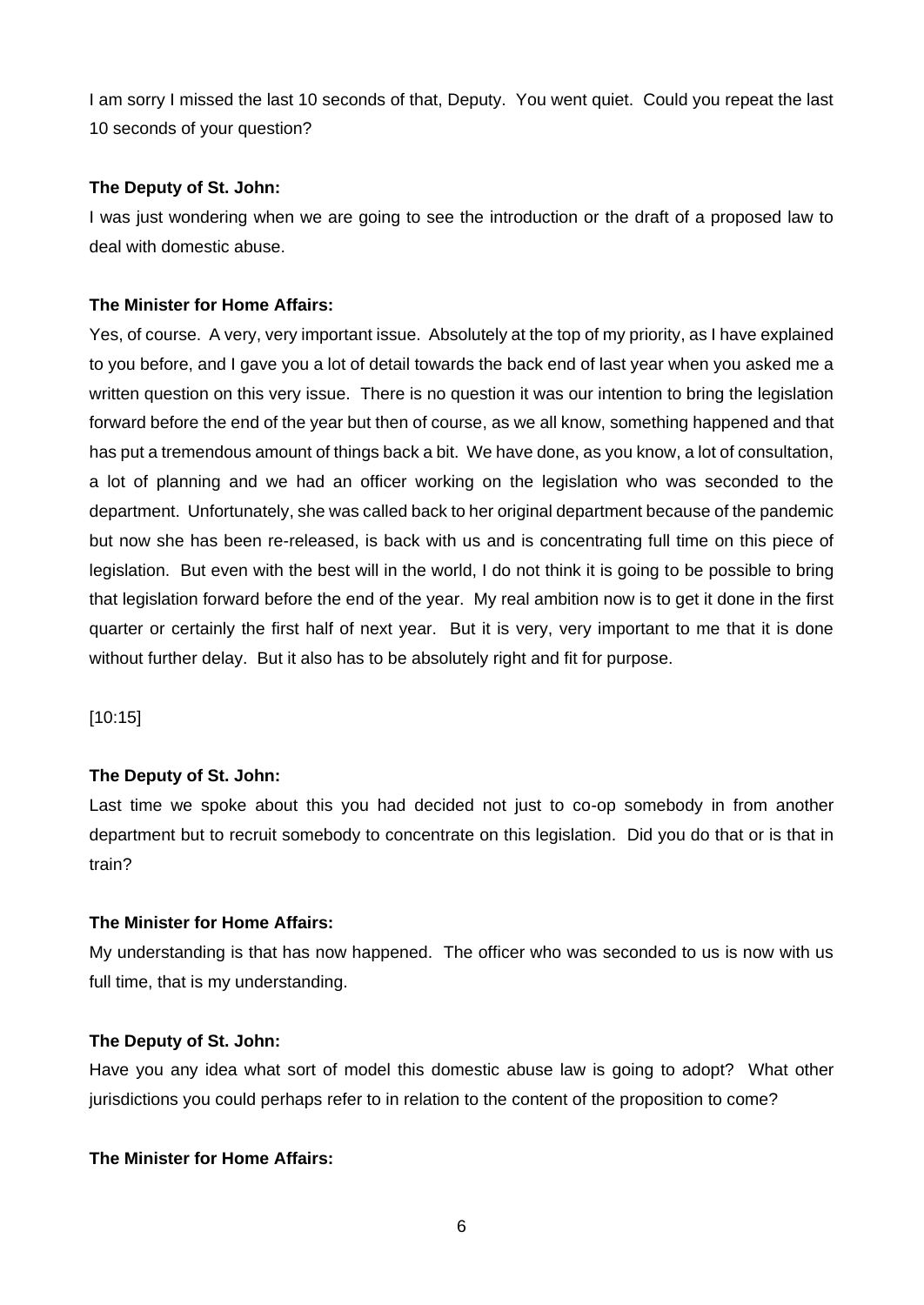We are looking at all jurisdictions but I think, in particular, we are looking at the models in the British Isles; in Scotland, England, Wales and Northern Ireland. I have to say after various briefings we have had that before COVID struck the Assistant Minister and I were very keen on the Scottish model. That is all going to be developed with further consultation obviously with States Members, with yourselves, and with the Safeguarding Partnership and other partners in this area. But that is the area we are going to be looking at and developing over the next 6 months or so.

## **The Deputy of St. John:**

Are you able to give us a fairly precise time for this draft legislation to come to us?

#### **The Minister for Home Affairs:**

I do not want to be hostage to fortune. I said to you just now, it is absolutely top of our priorities, the Assistant Minister and myself, and one that we want to see on the statue book before our term of office is completed. It is such an important area. It has such an impact on so many people's lives and on children, on men and women in the family, and even the wider family. So it is very important to us that this comes forward. I have to say it is going to be 2021. My aim would be the first quarter. It may come into the second quarter, providing of course there are no other nasty things which put a stop to all that.

#### **The Deputy of St. John:**

God forbid there are any further nasty things.

#### **Deputy L.M.C. Doublet:**

Can I possibly just follow up on what the Minister said there? You are saying that this has been delayed, and obviously that is because of the extra policing work that has had to be done around lockdown and the extra work your department has had to do. Can I just ask exactly where this is in terms of your priorities? What other things are above this piece of legislation in terms of your priorities?

#### **The Minister for Home Affairs:**

I am going to ask Nathan to come in, in a moment. Nothing is above it in terms of priorities. But there are other pieces of legislation which are further advanced and closer to coming to the Assembly. That does not mean they are more important but it means that they are nearly completed and we have taken the decision to complete them and bring them to the Assembly while work continues on the domestic abuse situation. But, Nathan, I think, if you do not mind, you could ...

#### **Deputy L.M.C. Doublet:**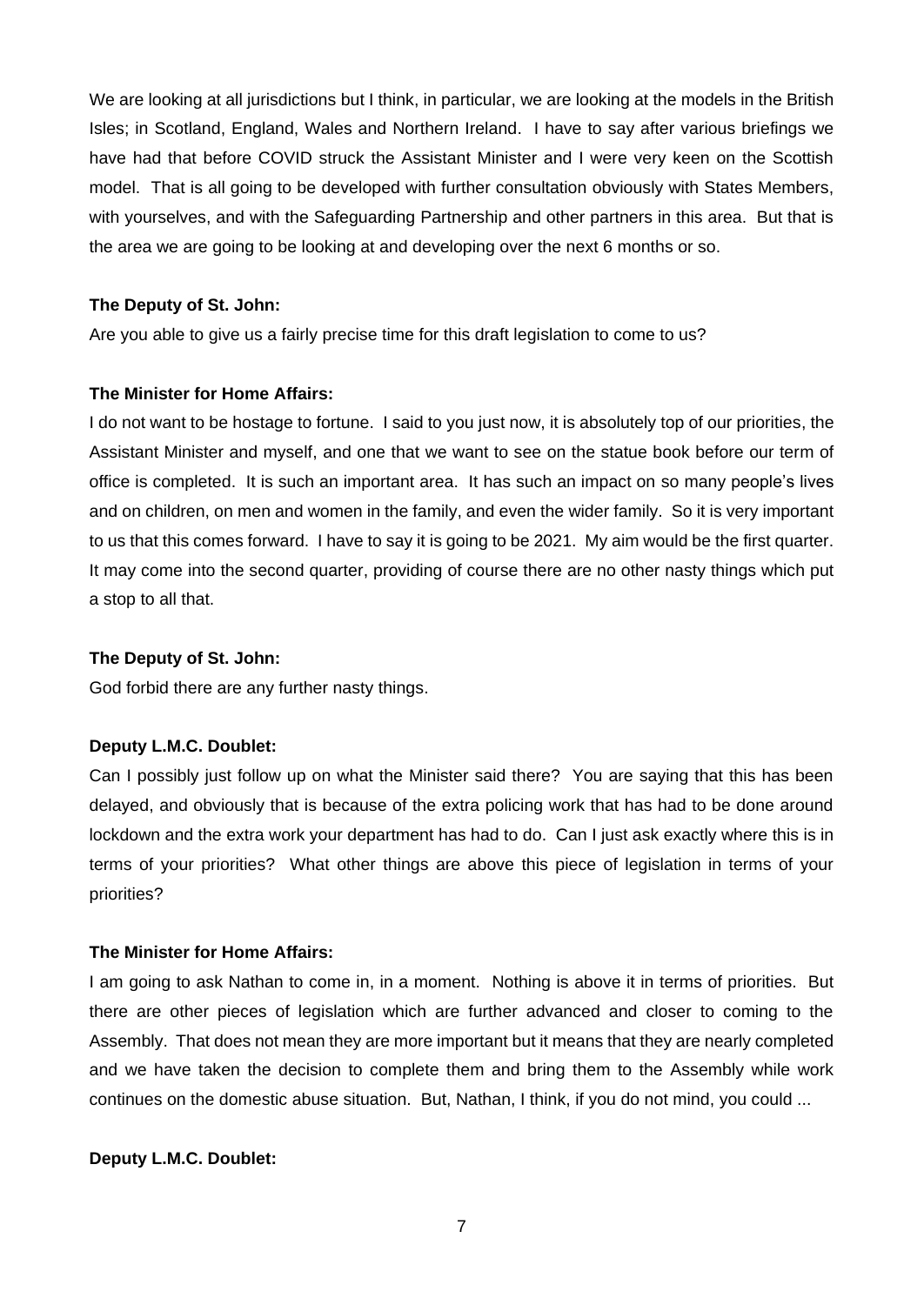Could I just press further on that though, Minister? Is it the case that you have to continue this legislation that is nearly finished or could you consider causing some of those things ... I understand it is perhaps not nice to pause something near the end but given the news that has come out today from the Women's Refuge having to open a second home and about the influx of people needing to use the refuge over lockdown period, I am of the opinion that this legislation should be prioritised even over work that is nearly finished and I would ask you to consider that please, given the importance of it.

#### **The Minister for Home Affairs:**

Yes, as I say it is prioritised and what we will not allow it to do is will be to go ... the work will continue on the domestic abuse law but not to the exclusion of other things. We have other officers working on the other items that are coming to fruition. If you just let Nathan make a few comments on that I think that might be helpful.

#### **Assistant Director for Criminal Justice:**

The work has progressed through 2019 to the point where we are ready to produce law drafting instructions for the legislation. The real difficulty has been the Criminal Justice team is relatively small and all of the people in it, with the exception of me, have a reasonable amount of operational experience, which has made them extremely useful to Government over the past few months and other purposes. Certainly we had the issue with the secondment into the department from an operational department that unfortunately had to be cancelled but, as the Minister said, we have now recruited the relevant individual on a contract to us directly, so she is now working for us as our resource. She is prioritising domestic abuse work based on work we have previously done and based on her long experience in the area. So it is work that is very much continuing. I think what the Minister said, based on the briefing I have given him, is that there is work in other areas that can be done without doing significant harm to the timing of the domestic abuse law for the simple reason that there is going to be exchanges with stakeholders, there is going to be a review of the law drafting instructions as they develop, there is going to be legislative drafting time. During those times effectively there will be an opportunity for staff to work on other projects. So you might see other legislation coming out of the Criminal Justice section before domestic abuse legislation comes forward but it does not mean domestic abuse legislation work has stopped. It simply means the opportunity is being taken to complete other things in the same time.

#### **Deputy L.M.C. Doublet:**

I think, Minister, what we need to ask you on behalf of the public, given that this is of such interest to the public, are there any other ways that you could bring this legislation forward quicker if you acted with the urgency that the issue really necessitates? Are there any ways that you could make this legislation come forward quicker?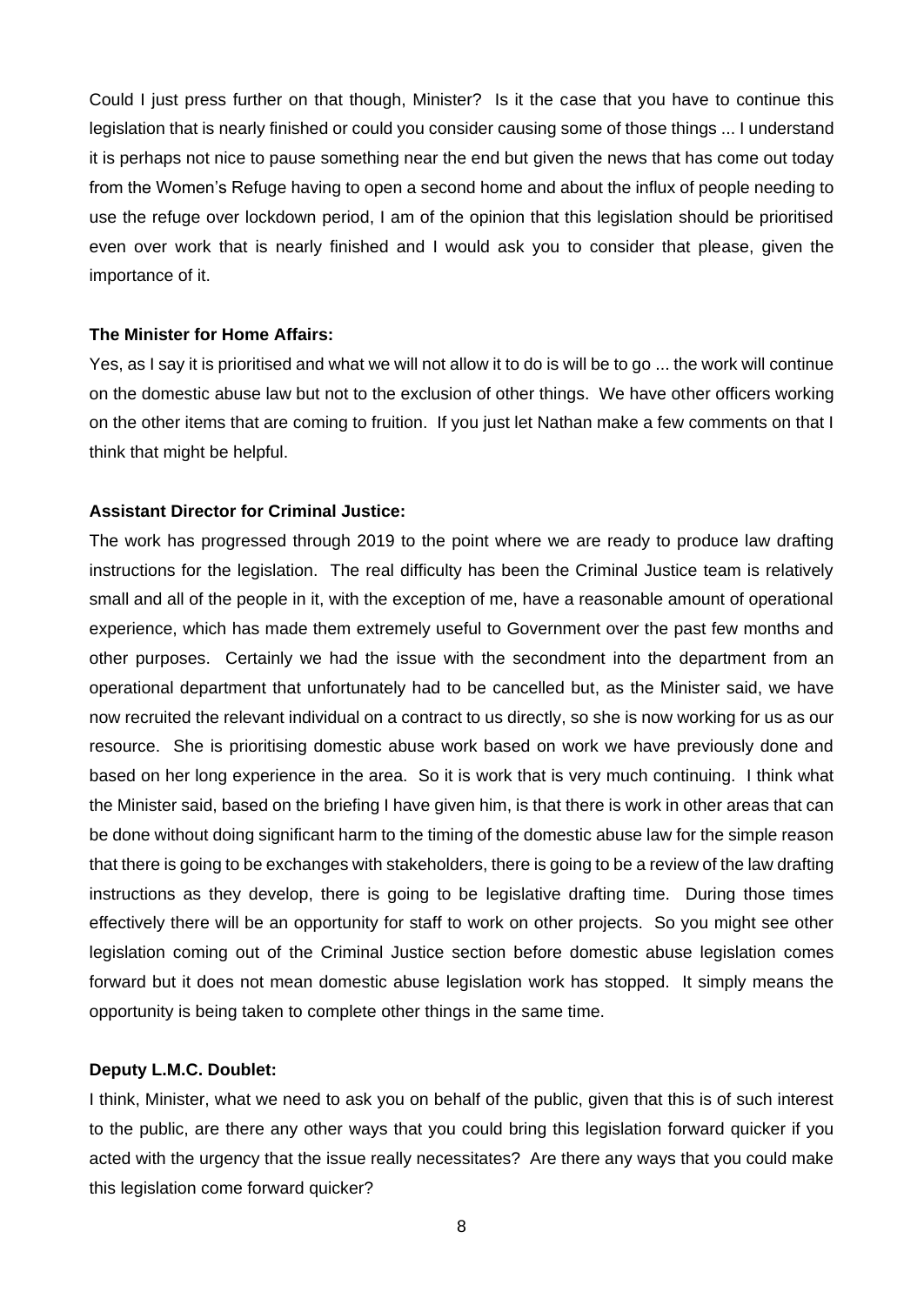#### **The Minister for Home Affairs:**

If I can we will. But it has to be right. We have the resource to deal with it now that we did not have pre-COVID. It is all in place. A lot of the consultation has been done. We are getting to the stage of producing law drafting instructions. Believe me, it is absolutely the top of our agenda. I want it as quick as possible so need it to be right. Of course there is a lot of legislation which has already been approved, which helps in the situation, but we have to make sure it is right. Like coercive or controlling behaviour is not there at the moment. That is one of the things which I wanted in the law, which I want to bring forward. But as I say, it is going to take a little bit longer than we originally thought but I am very hopeful, very positive about bringing forward as soon as practical but it has to be right as well.

#### **Deputy L.M.C. Doublet:**

Could you tell us a little more about the element of coercive control please?

#### **The Minister for Home Affairs:**

There is not any legislation, as far as I am aware, at the present time and it is something which the law officers have brought to my attention and will be incorporated in the legislation which comes before the Assembly early next year, hopefully.

#### **Deputy L.M.C. Doublet:**

Deputy Pointon was asking earlier about different jurisdictions that you might be following and you mentioned Scotland. Is there any particular reason why you have chosen to perhaps model more on that? Which elements would you say are the standing-out elements?

#### **Assistant Director for Criminal Justice:**

Most British jurisdictions have some provision for coercive and controlling behaviour. It is simply a matter of which ... the law officers have taken a position on which one works best in law. The general impression is that the Scottish model is probably slightly better than the English one. There is an Irish model, which is of interest as well. But ultimately the mechanism is more for legal analysis but the policy intent behind the treatment of coercive and controlling behaviour is simply that when there is an assault in domestic premises and an individual comes to court for that assault, there is a feeling among many people who are involved that they are only ever seeing the tip of the iceberg. That that individual moment, physical assault, even though it is the crime at issue, even though it is the offence that is being dealt with by the criminal justice system at that time, it is not really the meaningful harm. It is not the only thing that has happened. It does not reflect necessarily the harm being done to the individual. It might be quite a minor assault. They are of course sometimes very serious assaults. But it could be a very minor assault and the criminal justice system is not in a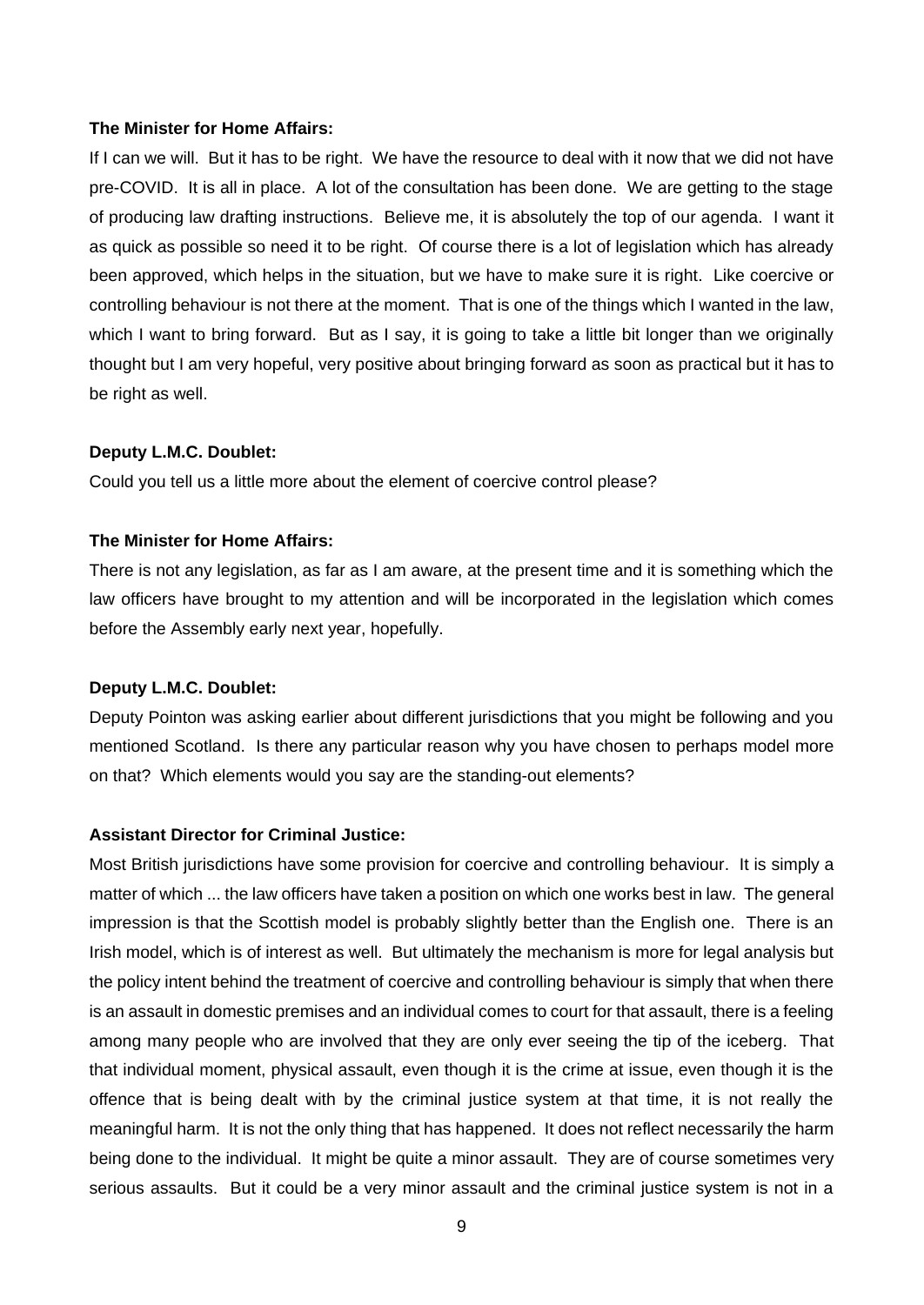position without some treatment of coercive and controlling behaviour to either understand in itself or properly deal with the totality of the experience the victim has gone through in the relationship. That is the underlying point. As well as recognising domestic abuse as a specific offence in itself, as opposed to a species of assault or a species of some other offence, those are the 2 underlying points really that are driving the legislation forward and which jurisdiction we prefer within the British Isles or even elsewhere is more a matter of form. It is more a matter of getting that into our legislation in a way that is most effective rather than any fundamental difference in the underlying way they are treated. I hope that has helped.

## **Deputy L.M.C. Doublet:**

Yes, thank you.

#### **Deputy R.J. Ward:**

Thanks for that and it is important legislation and we will keep asking you and keep you on your toes.

## **Deputy L.M.C. Doublet:**

Can I ask one more related question please? Just to go back to the Women's Refuge, and I think myself and other members of the panel and the wider Assembly have asked in the past about the funding to the Refuge. Has the Minister had a chance to reflect on this given the legislative work that he is doing in this area and the news about the increased demand for the Refuge? Minister, will you be able to, in the future, ensure that the funding is increased so that less fundraising has to be done by the Refuge, they can therefore focus on victims a bit more and also to make the funding more secure so that it is not having to be applied for every year or every 3 years?

## **The Minister for Home Affairs:**

I think the funding, it is not just for the Women's Refuge but there are a lot of organisations out there who have been assisting people who need help with their accommodation for lots of different reasons.

## **Deputy L.M.C. Doublet:**

I am asking specifically about the Women's Refuge today.

## **The Minister for Home Affairs:**

I know but we do have a wider remit than that. Certainly it was highlighted during the pandemic that homelessness, whether it be for the Women's Refuge or whatever, was an issue and a lot of money has been put in by the Council of Ministers during this emergency to assist people, like the Women's Refuge, like Sanctuary Trust and the Shelter Trust to ensure that people do have a roof over their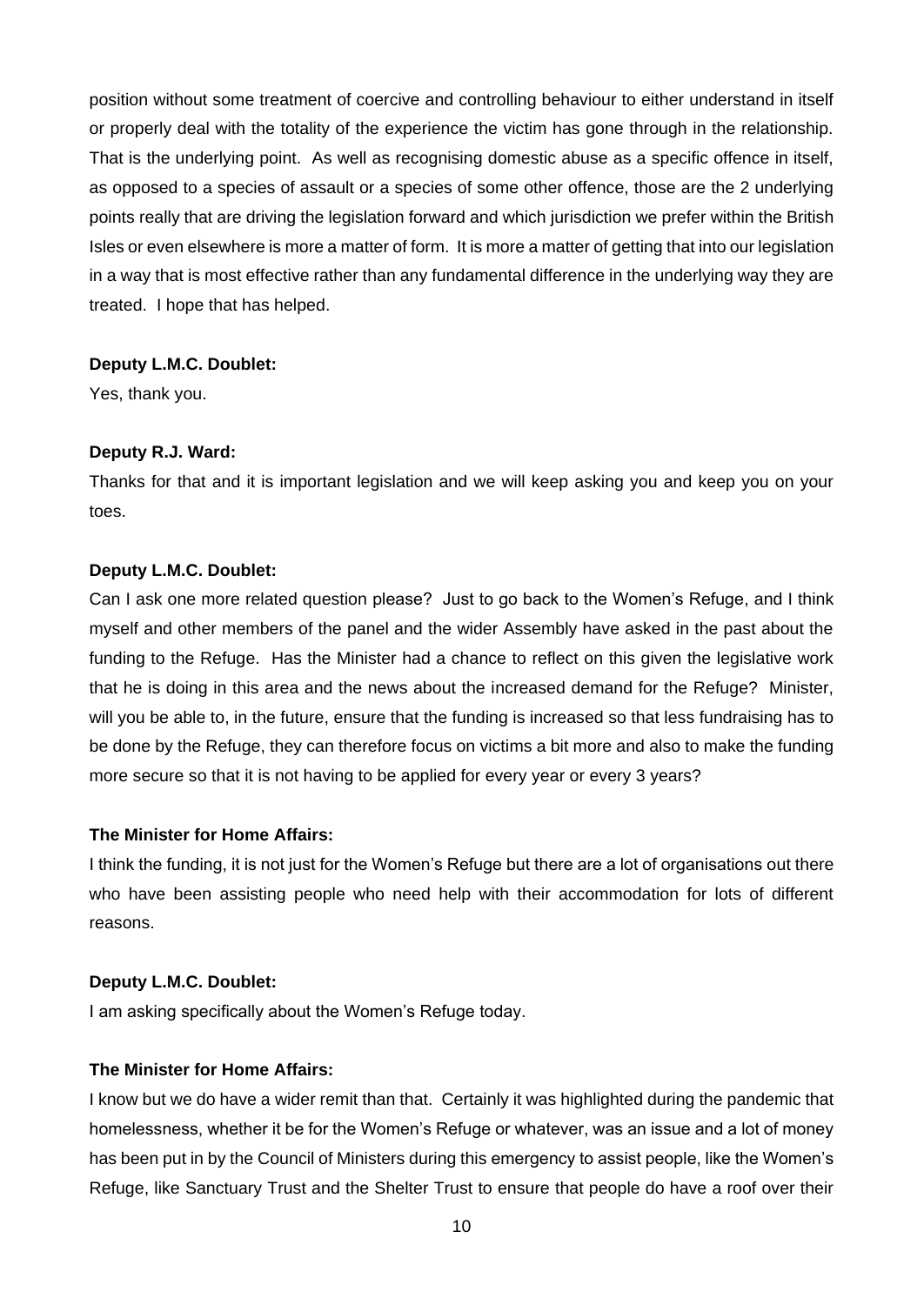heads. We have made a commitment through the Building a Safer Society strategy, and Julian Blazeby is going to be leading, which is to reinvigorate that to make sure that all of the organisations, all of the bodies that we have an interest in are able to do the job as is necessary and as is required. So the answer is yes, we are going to continue to support the Women's Refuge in the most appropriate manner. But to say that they are not going to have to apply for funds or justify their funds, of course they are going to have to, the same as anybody else who requires taxpayers' money.

# **Deputy L.M.C. Doublet:**

Will that continued support come in the form of any increased funding and increased security over time of that funding?

# **The Minister for Home Affairs:**

If that is the appropriate way to go forward after we have done the analysis, done our consultation and established the need, the requirement, and the best way of doing things, absolutely because these things ... it is like the S.A.R.C. (Sexual Assault Referral Centre). A year or so ago there was a potential because the funding was not there that that might have to close. I was determined that that would not be the case and now we have secured significant funding for that project, which gives it security way into the future. The same thing will happen for other organisations that are supporting the more vulnerable members in our community.

# **Deputy L.M.C. Doublet:**

So you agree with me that given the increased demand on the Refuge that increased funding is likely to be the most appropriate way forward?

# **The Minister for Home Affairs:**

Yes, it seems to make sense to me that if you are providing additional facilities you are going to need additional funding. What the formula for that funding is, is a matter for discussion and debate.

# **Deputy L.M.C. Doublet:**

Thank you.

# **Deputy R.J. Ward:**

Thank you for that. I think what we will do is, I am aware that the officer has to leave early, perhaps we can move on to the fixed penalty notice legislation that we have talked about before, before we do the target operating model.

[10:30]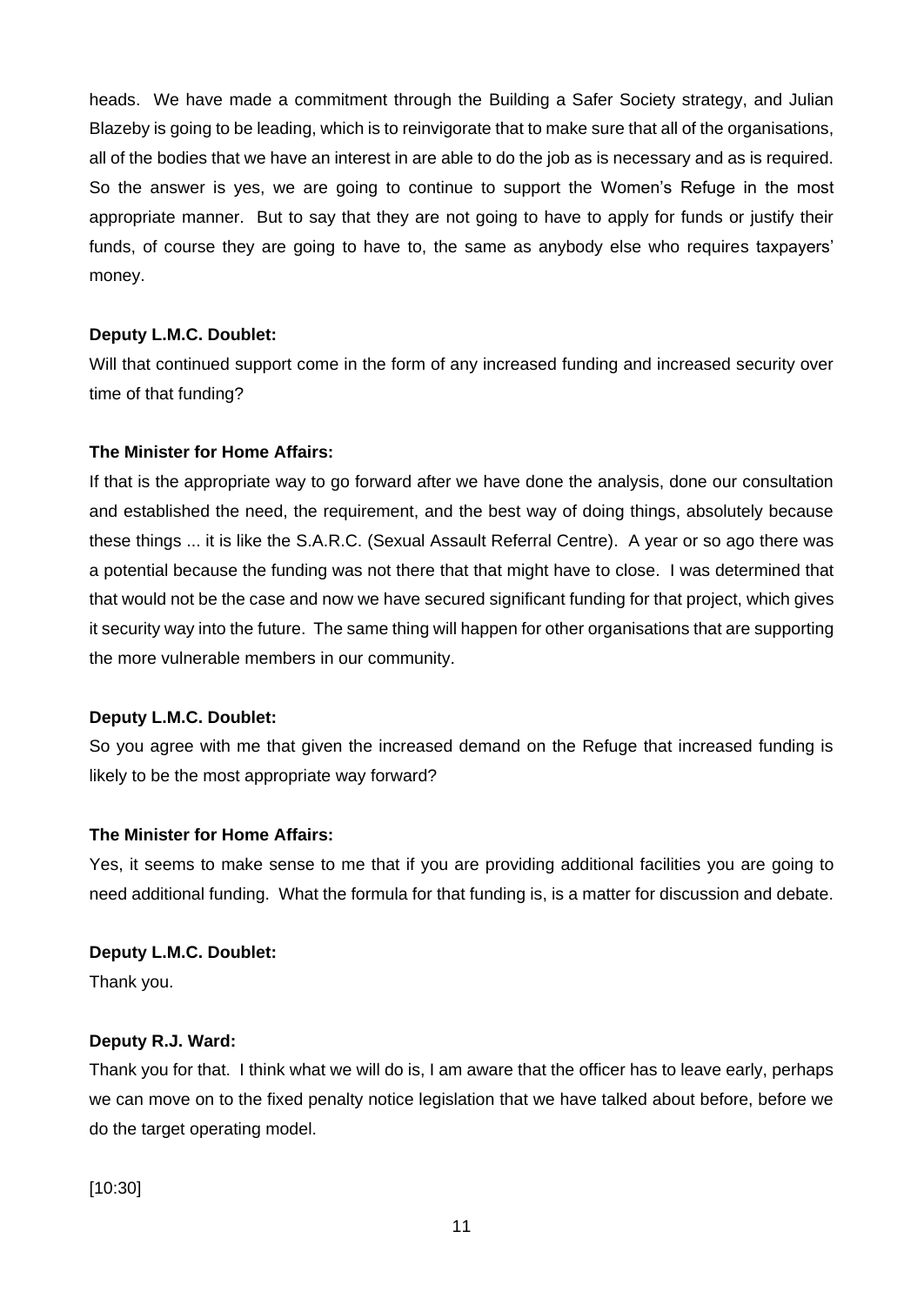The panel recalls being briefed on the fixed penalty notice legislation being considered by the department and that would enable the use of penalty notices as enforcement during COVID-19. It was emphasised as being particularly necessary as Jersey loosened its lockdown restrictions. Now that Jersey is moving through the safe exit framework, what is the status of that idea currently?

#### **The Minister for Home Affairs:**

As far as I am concerned, Chairman, the work on the fixed penalty notice is on hold. Where it would have been extremely useful for the police and under advice from the Attorney General was when we had things like social distancing was a legal requirement, where not leaving your home for more than 2 hours was a legal requirement. It could have been a very useful tool because, as I explained to you when we met previously, the only sanction that the police had with the Honorary Police or the States Police if someone was not social distancing or was in an urban space when they should not be, was to arrest, take them to the police station, lock them up, bring down the Centenier to make the charge and then he would either release them before they had to attend the police court or hold them until they could attend the police court. What that was doing was against all the principles of the laws keeping people in isolation, keeping people away from other people. There was one occasion where someone was arrested and they came into contact with 13 different people before they were released and virtually appeared in police court. So that was the main thinking behind it but of course now most of the legislation has fallen away. I think the only legislation left is when there is a requirement for someone to self-isolate. Again, a fixed penalty notice might be useful in that area because if someone is required to self-isolate and they do not then you go through all that procedure again meeting a dozen or so people before you turn up at the police court. Really what is wanted is that they are kept in isolation. For the moment, it is on hold.

#### **Deputy R.J. Ward:**

There are a few things that come from that. One of the reasons was the enforcement of physical distancing. Are officers finding a challenge at this stage of the crisis to enforce the health guidance in the absence of the measure because there is still a need for physical distancing; the recommendation is at least a metre? We have had reports of groups outside particular venues, for example, and I was wondering whether the police have had any challenges there that they have identified to you, which may make you think again down this line.

#### **The Minister for Home Affairs:**

The police have had many challenges over the last 3 months or so and I recall what Deputy Doublet said a few moments ago, they have acquitted themselves extremely well and dealt with the situation extremely well. But of course now the legislations fall away. While we have one-metre physical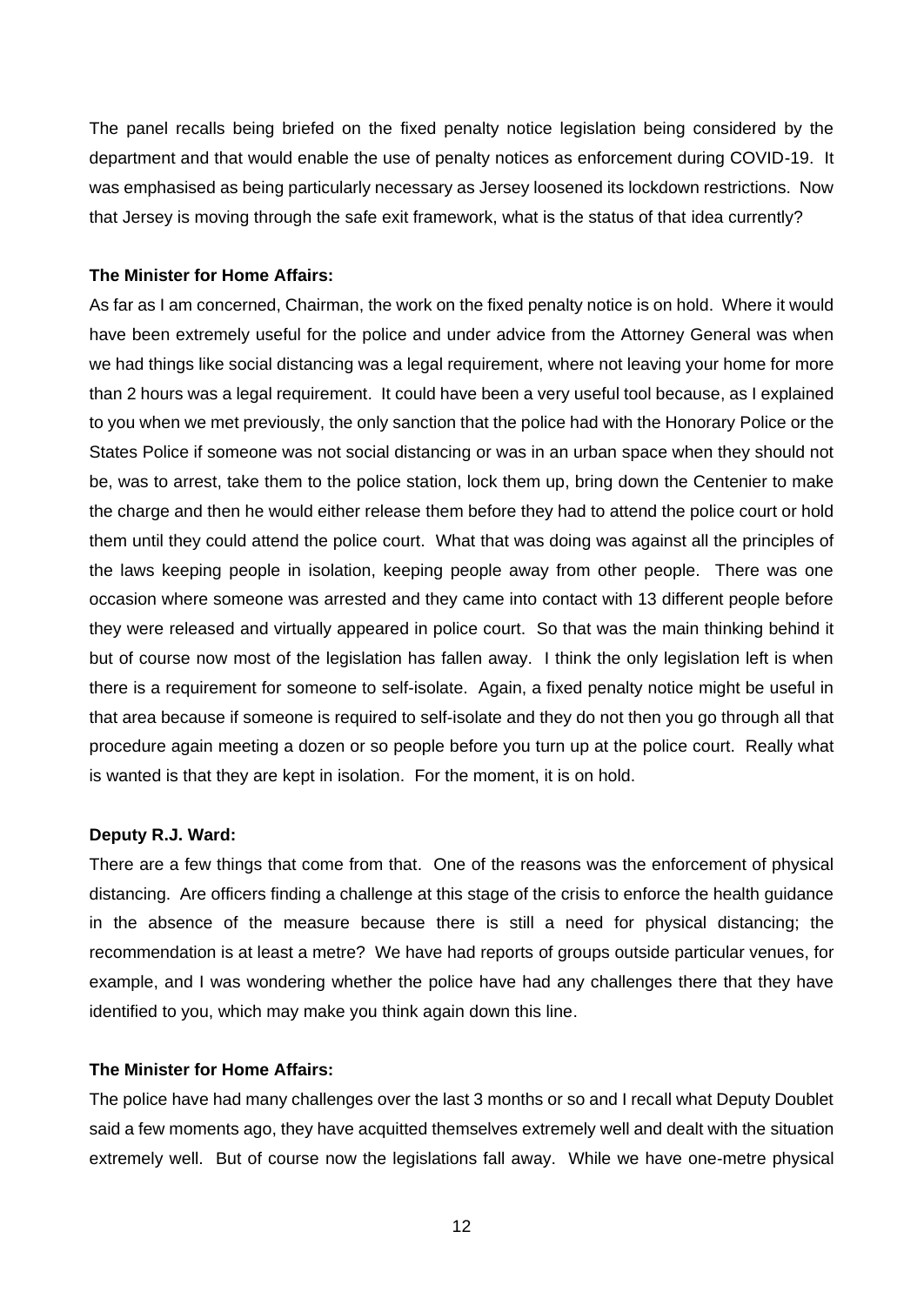distancing that is guidance; it is not a legal requirement. Therefore there is no action the police can take if someone does not do it.

## **Deputy R.J. Ward:**

That would form its own challenge. I think that is entirely the point that forms a challenge in policing. Just a question regards legislation then. We are saying that the fixed penalty notice was specifically for COVID-19 regulations so it is not being considered elsewhere and if it was that would be presented as a very different piece of legislation in terms of fixed penalty notices in general. Because I think the 2 did get merged a little among some people.

## **The Minister for Home Affairs:**

Yes, they did. As much as I tried to explain the situation it was purely all the emergency legislation. Also of course what you have to bear in mind, until this week I think it is, Parish Hall Inquiries were not operating so there was no other sanction except arrest by the police and then the police court. Particularly the situation, things had to be dealt with fairly quickly. The Parish Hall Inquiries are now dealing with speeding offences and so on, which occurred 2 or 3 months ago. That is okay. I do not mind waiting for those but if someone is not self-isolating or someone is not physical distancing, those things need to be dealt with a lot quicker than 2 or 3 months. The laws are now falling away so the imperative is not there and Parish Hall Inquiries are now operating again.

## **Deputy R.J. Ward:**

So the final word is that that legislation is on hold and it is not being considered now?

# **The Minister for Home Affairs:**

That is absolutely correct as far as the Home Affairs Ministry is concerned.

## **Director General, Justice and Home Affairs:**

Can I just add something please? Not specifically about fixed penalty notices but more broadly the principle of alternative methods of disposal for justice options. Obviously fixed penalty notices does provide an alternative route to a disposal option as opposed to taking somebody, as the Minister has often said, through a police station into custody and that route we are familiar with. We are also keen to pursue one of the recommendations from the Youth Justice Review, and that is around restorative justice. So it is not about the fixed penalty but again to emphasise it is more about what other disposal options can we have, particularly around young people to divert people away from the police station and more harsher routes through the criminal justice system and start to try and change behaviour through restoring justice, to bring in the victim and the offender together and looking at alternative solutions. Of course a lot of that is based on the Parish Hall system but getting restorative justice more broadly across as an option for the Island, not just in policing but we use in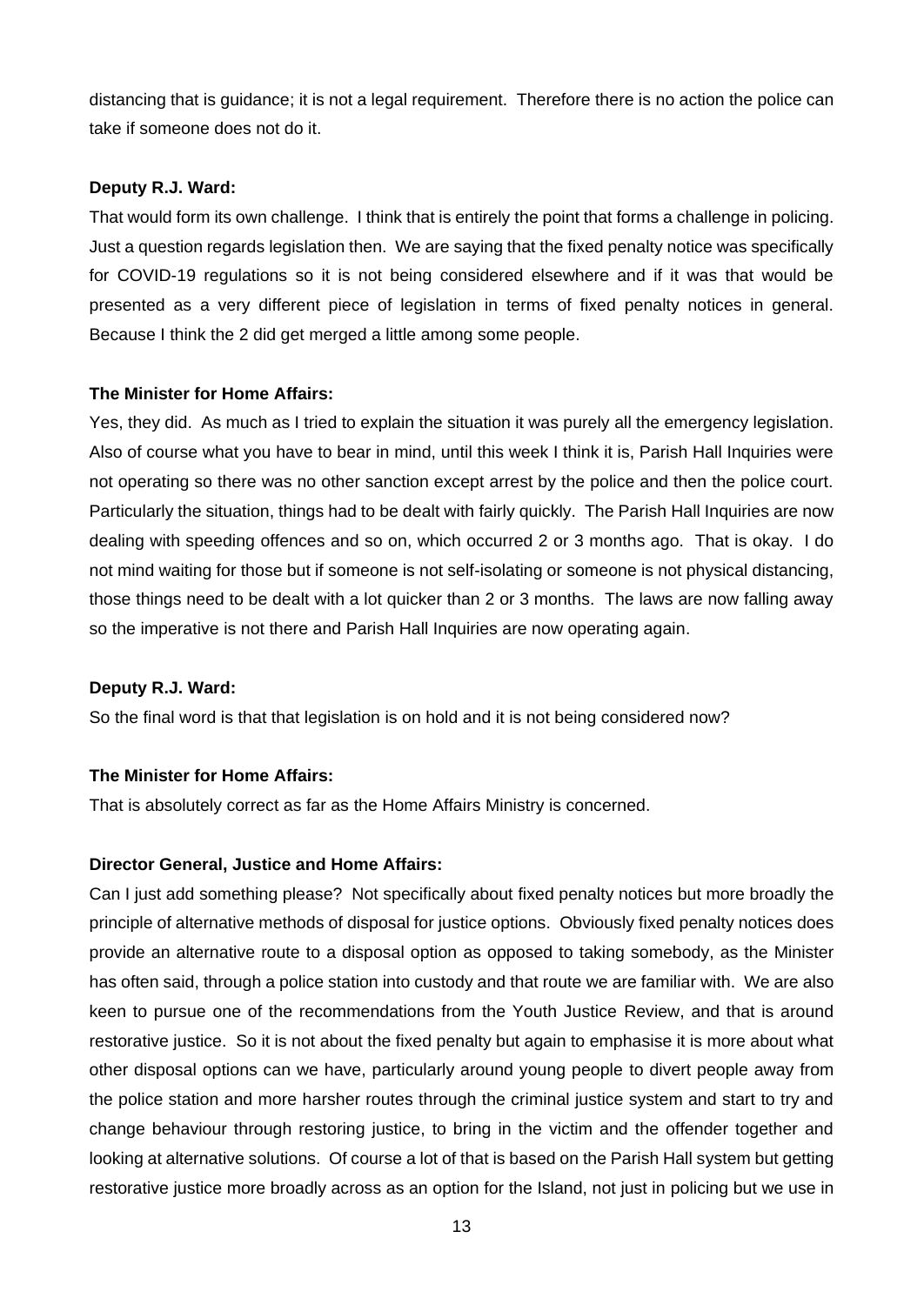education and other settings, I think would support that broader point about alternatives, that was all I wanted to raise.

#### **Deputy R.J. Ward:**

Thank you for that. I think we will talk more when we talk about the B.A.S.S. (Building a Safer Society) strategy later. We have got some questions on that. We have got quite a lot of questions so it might be a good time to move on. If I ask Deputy Pointon to ask some of the questions about the target operating model now. Are you okay with that, Deputy? We are not hearing you, so perhaps if I start with the questions you were going to ask and then you can come in later. Minister, in follow-up questions from the panel to the Minister after the most recent hearing the Minister noted that the work on the target operating model for Justice and Home Affairs has been paused, however Justice and Home Affairs now intend to issue a formal consultation response to staff and unions, setting out the final structure. That was designed by the Minister's service heads for proposed implementation of a target operating model that will enhance the business continuity of the work with the intention to do so as soon as possible. Can the Minister describe the final structure that he refers to here and how the structure intends to improve the delivery of front line services?

#### **The Minister for Home Affairs:**

It would not be appropriate, Chairman, for me to talk about the proposed final structure until the consultation with the unions, with staff members, with the departments has been completed. But what I could arrange of course would be a private briefing with the director general and Kate Briden to put you in the picture. We are going back to staff and unions next week with the model, which is being, as I say, designed by the service heads together with their senior management team. I think it would just be a little premature to go into detail at this particular stage, but I would be quite happy to arrange a private briefing for you with our officers. Julian, I do not know if you want to add.

## **Deputy R.J. Ward:**

Yes, that would be a really good idea. Can I just ask though in terms of that consultation, there is a model been designed? How flexible is that model in response to consultation? So if I play devil's advocate, the consultation goes out and the response is: "No, that is a terrible idea" what flexibility do you have built into that model to respond to that consultation? Just before I finish, I will ask Deputy Pointon, if your mic is working please step in at any time.

#### **The Deputy of St. John:**

It is. For some reason it disappeared and I could not get it back and I could not reconnect.

#### **Deputy R.J. Ward:**

Let us have that question and then perhaps you can continue afterwards, yes?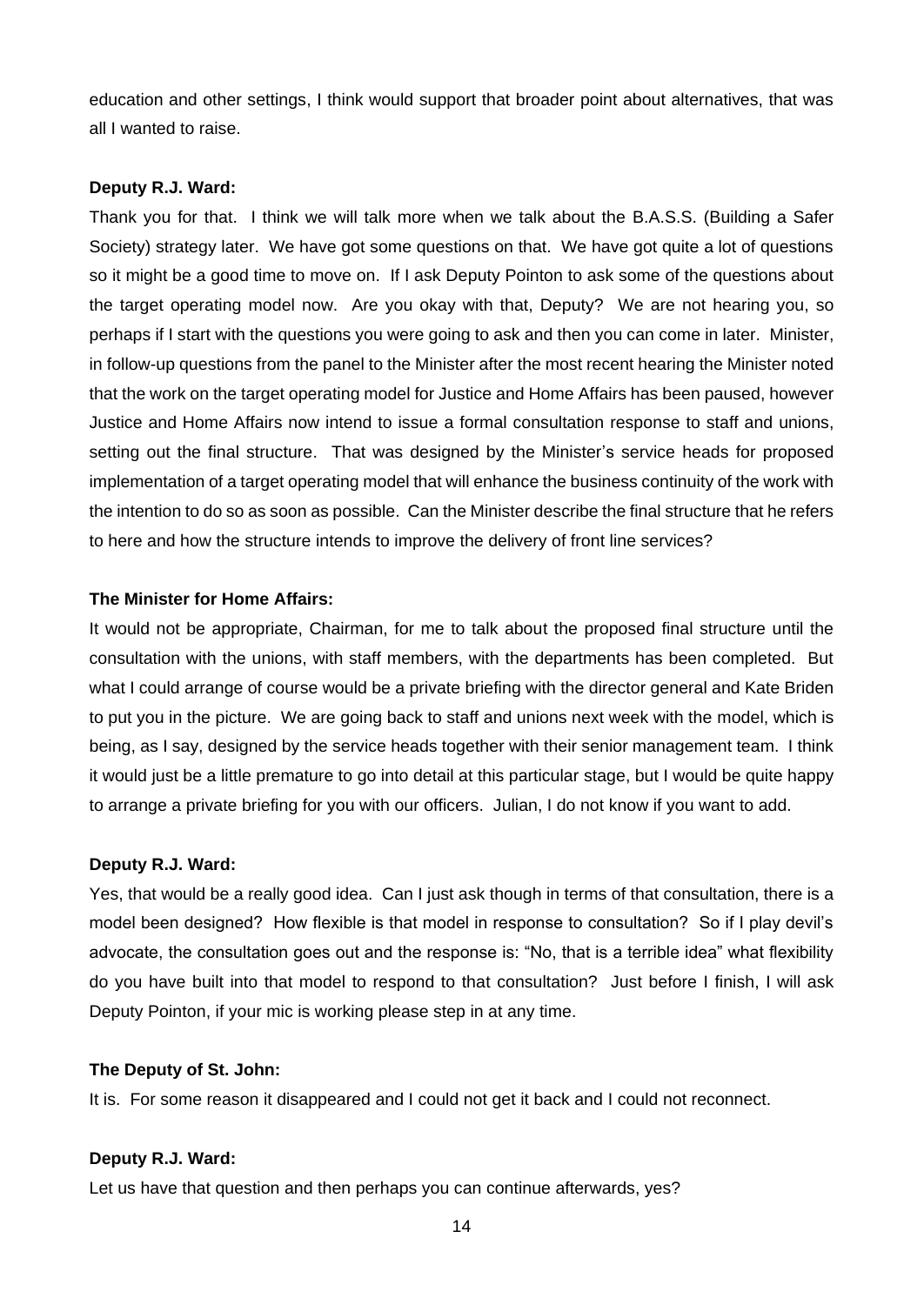## **The Deputy of St. John:**

You carry on with this.

## **Deputy R.J. Ward:**

So the flexibility issue in terms of response to the consultation.

# **The Minister for Home Affairs:**

The consultation has already taken place and what is going to happen now is the response of the department to the consultation. I have to say it really is all looking very positive but there is always flexibility. Even when the target operating model is in place and operating there will always be changes to the way services are delivered and the demands on the services. So it has to be a flexible arrangement, an arrangement that moves with times and as service demands change.

## **Deputy R.J. Ward:**

What was the period of that consultation? When did it start and end?

## **The Minister for Home Affairs:**

Can I ask Julian to comment on that?

# **Director General, Justice and Home Affairs:**

Thank you, Minister. Thank you, Chair. More broadly, we started the consultation before COVID, as you know. We then had to pause it because of COVID. So we did a number of things. When we recommenced the consultation we extended it, as you will be very familiar with; we had a 30-day or 45-day consultation. We extended it for a number of weeks to ensure staff had the opportunity to feed back.

# **Deputy R.J. Ward:**

Sorry to interrupt, just dates. In Scrutiny I think times and dates are very important to us, as I am sure you will understand. When was the actual beginning date for that consultation and when was the pause period and when did it restart? Just so we have got some idea of timelines because it has been a very strange 6 months.

# **Director General, Justice and Home Affairs:**

We opened consultation on 11th February. But you will appreciate that very quickly after that we had to pause it, and we made that very clear to staff that we were pausing it.

**Deputy R.J. Ward:**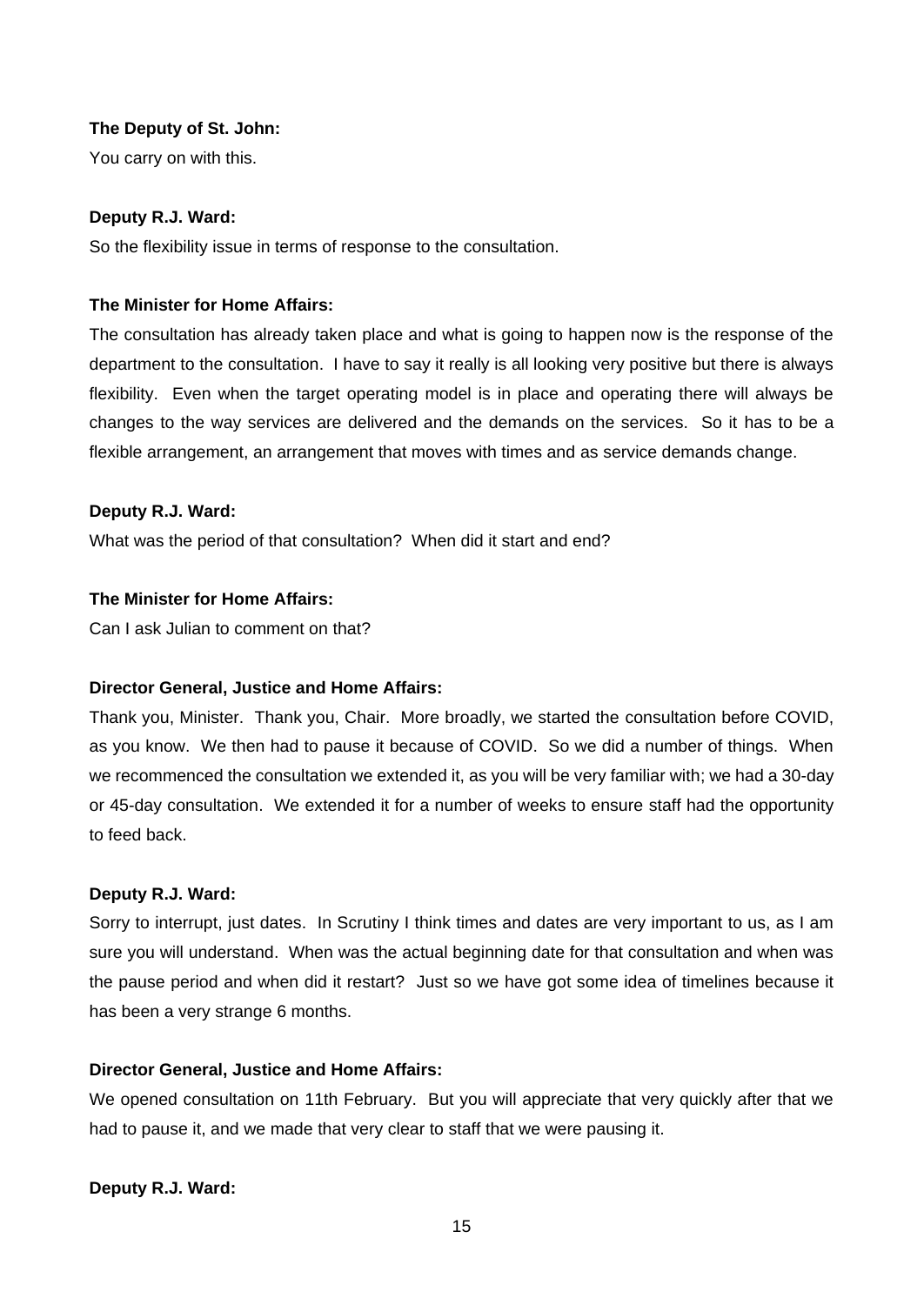That was paused on what date? Do you have a specific date?

#### **Director General, Justice and Home Affairs:**

I do not have the specific date. What I can say, the consultation then ran to 27th March. In total, the consultation was live for 45 days whereas the original process was to be for 30 days.

## **Deputy R.J. Ward:**

During that time, the service was under huge pressure, was it not, and still is? Do you think that people had time and the ability to get together to discuss effectively, given the huge pressures that they were under? That is obviously the concern that we would have, in terms of the effectiveness of any consultation during that period.

#### **Director General, Justice and Home Affairs:**

And very legitimate concerns and certainly they were concerns that we also echoed as well. We are confident that staff did have the time and space to consider that over and above the pressures of managing COVID. Not all services were under immense pressure. Some were clearly, the police and ambulance service were one, maybe less so other services. But of course everybody was very busy and contributed hugely to the effort, not just from our department but across government. What we did was we spoke to senior teams of each of these services to seek their advice in terms of the additional period of consultation and their thoughts that they could give us to ensure that their colleagues had time to feed back. Moving it through to 27th March has enabled people to provide additional comments. A number of colleagues had already provided their responses, it is just providing additional time to either add to their responses or add additional new elements. So we are confident, along with the unions, that we were able to provide the additional space and time for that period of reflection.

## **Deputy R.J. Ward:**

If there was anything afterwards with hindsight of COVID, for example, that may come out would you be flexible enough to say: "Yes, that is a very good point. We learnt something from this experience that would impact on the target operating model itself"?

#### **Director General, Justice and Home Affairs:**

Yes, and we have done that throughout the process where we have listened and reflected staff. So we met the unions early this week to talk about feedback. As the Minister said, quite rightly, we are then going to start a series of one-to-one meetings next week. So even though the consultation period is finished we will still be listening. If there are any particular points that we need to listen to more carefully we will. But we are going to start those conversations with colleagues next week. Service heads are really keen now. I think understandably you can appreciate, Chair, that we want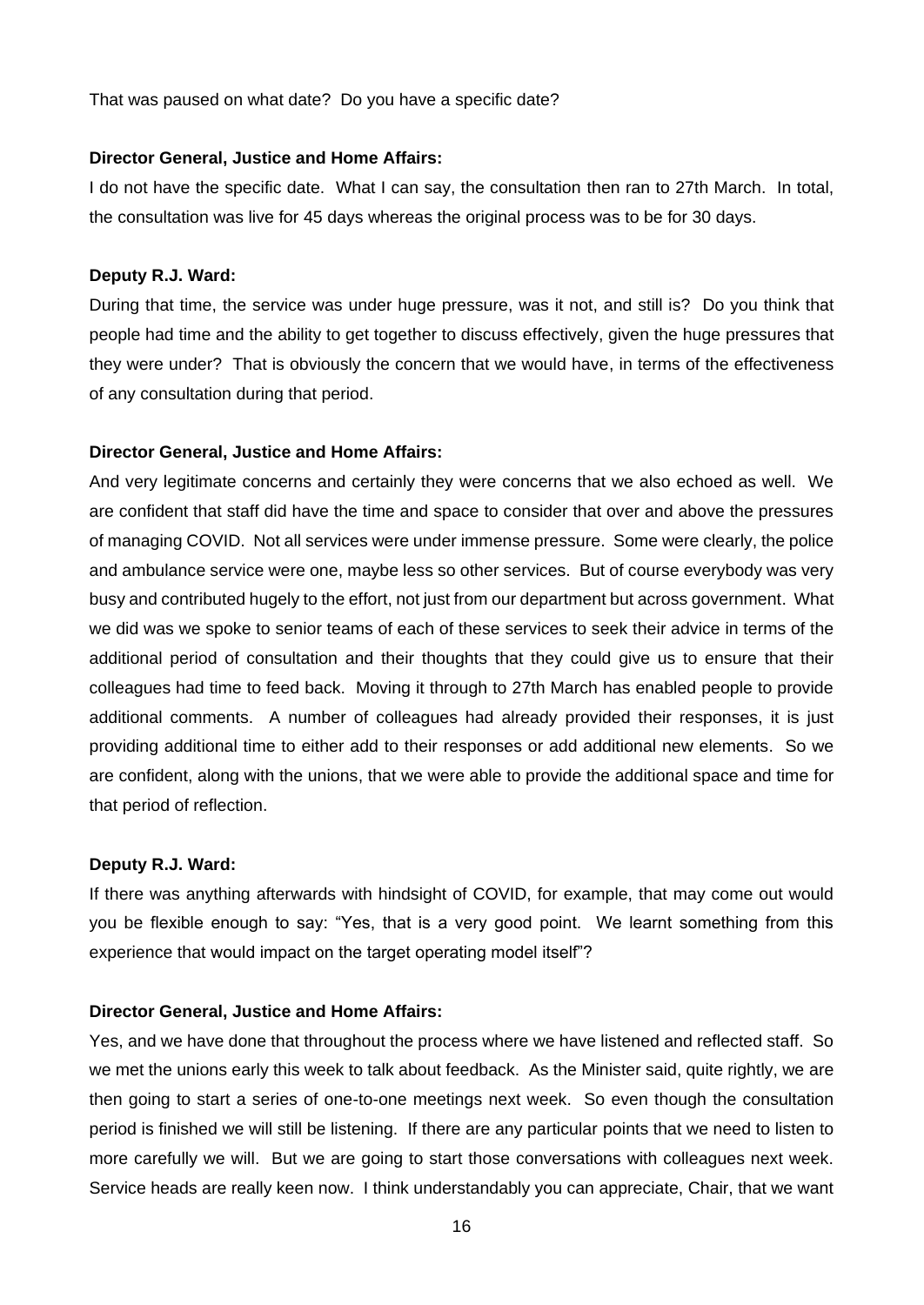to move on from the period of consultation, deal with the clarity, enable service heads to get their operating models into position where they can concentrate on the rest of the year and get down to future business.

[10:45]

# **Deputy R.J. Ward:**

Deputy Pointon, do you want to take over a little?

## **The Deputy of St. John:**

No, it is fine. You have done a startingly good job, Chair.

## **Deputy R.J. Ward:**

You are way too kind. I was going to ask then in terms of how ... the question about the delivery of front line services, you will not give us the model yet and we will have a briefing, but ... in fact, we will leave that question until next time when we have some more detail. Let us ask the question about efficiencies that are being considered as a result of the COVID-19 crisis across the front line services. What efficiencies are you considering - I use the word "efficiencies" kindly - what are you considering across front line services that may make a change due to the economic response to COVID.

## **The Minister for Home Affairs:**

They are many and varied throughout the services sector we provide. It is right that all services throughout the states make sure they are doing things in the most efficient and effective manner. One of the things which was quite interesting was the use of I.T. (information technology) for the clearance of goods at customs and they found that during the 3-month COVID when we had the lockdown it worked extremely well. That is going to be extended and hopefully will save some revenue. Other departments have been looking at their personnel. Not at front line services because, I repeat, our front line services are not to be mucked around with. They will be protected under my watch but there are some backroom services, which can either be amalgamated or perhaps removed altogether. There are some positions which have not been filled for a couple of years and I suggest if you have not filled the post after a couple of years it is not really needed. So there will be some savings there. But we will also be looking at various other capital projects for 12 months or so to help with the States-wide revenues.

#### **Deputy R.J. Ward:**

In terms of not replacing posts, you are saying therefore you can assure members of the services that nobody will lose their job in efficiency savings?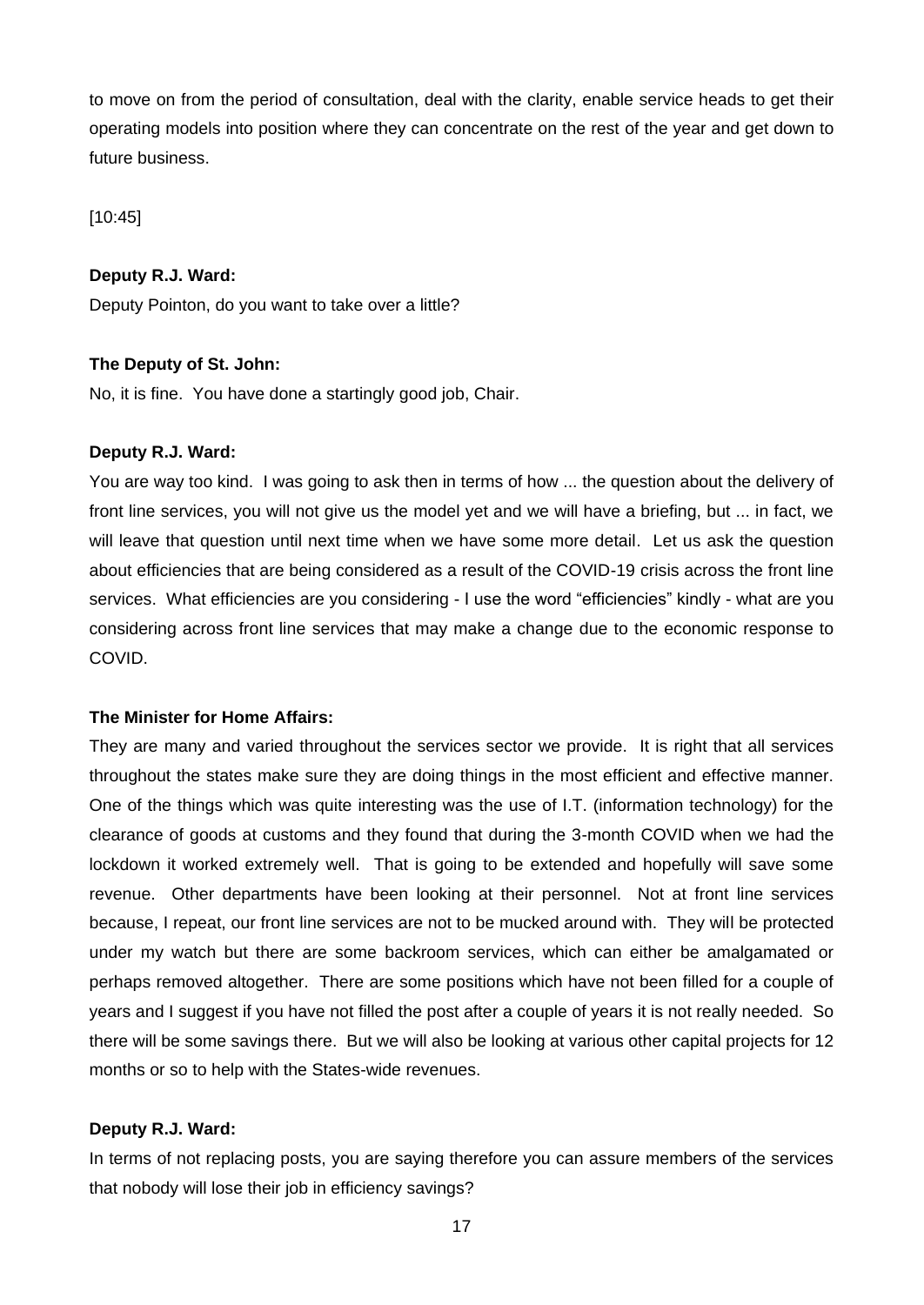#### **The Minister for Home Affairs:**

To be honest with you, Chairman, I do not see any room for any significant savings by removing existing staff. But obviously it will be wrong to say we are not going to look at everything. Now that is the right thing to do, to make sure that the services are running as efficiently and effectively as possible providing a level of service that the Island needs, expects and I want to give them. I do not think, and the Council of Ministers do not think, that this is a time for thinking about people losing their jobs. We have an unemployment situation now so we should be looking to increase the number of jobs available.

#### **Deputy R.J. Ward:**

There is not a recruitment freeze then, is there? Is there a recruitment freeze in your department?

## **The Minister for Home Affairs:**

No. No, there is not a recruitment freeze. It is quite right that there is a group, and I am not sure if Julian sits on it or not, who will look at every application of the new positions or replacement positions to ensure that it is the right thing to do and at the right time. But we are moving up to 250 warranted police officers. Now I was hoping that they would be in place this year but because of delays in the availability of training and recruitment issues that is not going to happen until next year. That is not a freeze. That is just a deferment for very practical reasons.

#### **Deputy R.J. Ward:**

I believe that panel looks at all posts. It might be for another meeting. Deputy Pointon, do you want to move on to the questions on the electronic patient records before ... there are quite a few questions on the Building a Safety Society strategy that I think is very important that we cover? We have got about 40 minutes left.

## **The Deputy of St. John:**

Yes, fine. Thanks for reminding me that I should be brief. December last year and we heard that you were very keen to get electronic patient records up and running. I am wondering if you could give us an update on where progress is at this moment in time.

#### **The Minister for Home Affairs:**

Like many of these projects, it has fallen behind. We were hoping the beginning of this year, it has been moved from this year's budget to next year but Julian will be able to talk more about that, I think. The project is continuing. We are working with Health and Community Services, with the Modernisation and Digital team, and the South-West Ambulance Service on the development of this facility which we consider very important to get away from paper records. We have had a number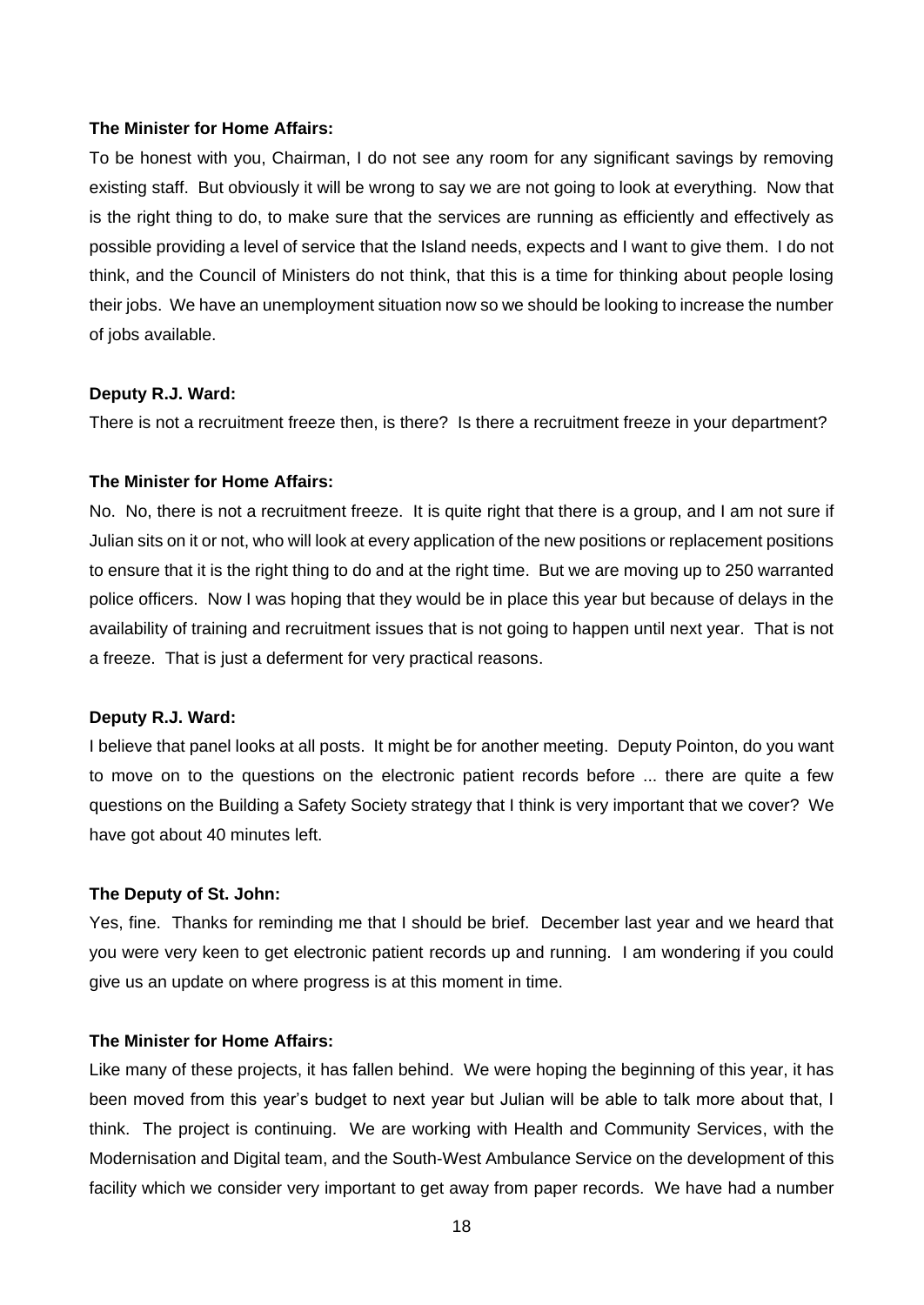of discussions with Dr. Andrew Mitchell who is very supportive of this initiative and he has confirmed it is in line with the objectives of the Jersey Care Model. It is progressing. It will be probably 6 months later than we wanted it to be but it is on the move and it is fully supported by Health and by the ambulance service.

## **The Deputy of St. John:**

Where are you in terms of the stage at which you are at and the stage at which Health are at in relation to patient records?

#### **The Minister for Home Affairs:**

I do not know, Julian, if you could be more specific but my understanding is that this is one project with Health and Community Services, the ambulance service and ourselves are working together on the one single project.

#### **Director General, Justice and Home Affairs:**

As the Minister said, we are having good conversations with Dr. Andrew Mitchell to make sure that any connectivity and synergy between the direction of travel through the General Hospital and the work we do in the Jersey Ambulance Service is clearly in sync and making sure that we are not out of kilter with what they are doing. As the Minister mentioned, the project has been deferred to 2021 because of the funding pressures however that does also work with the South-West Ambulance Service because of the pressures they were under because of COVID. So we were unable to deliver the project anyway because of the combination of those 2 things. It is absolutely on track. We are getting the support from the senior clinician at the hospital, and their advice from Dr. Andrew Mitchell and colleagues is what we want to do in terms of electronic patient records with the ambulance service absolutely does tie in with their approach as well. If we get the ability to have electronic patient records with ambulances prior to the actual system in the hospital going live that is absolutely fine and it will eventually complement the internal process. So we have been very much guided, as you would hope and expect, by the clinicians who are very much at the heart of it in hospital.

#### **The Deputy of St. John:**

It is interesting to see that when we met over this last time we were urging that you perhaps step back from this until you had more integration with the Health system. You were not completely persuaded by that argument. But along came a certain virus and you have had to step back enormously subsequently. Perhaps that has done some good for the dialogue with Health in relation to this project.

#### **Director General, Justice and Home Affairs:**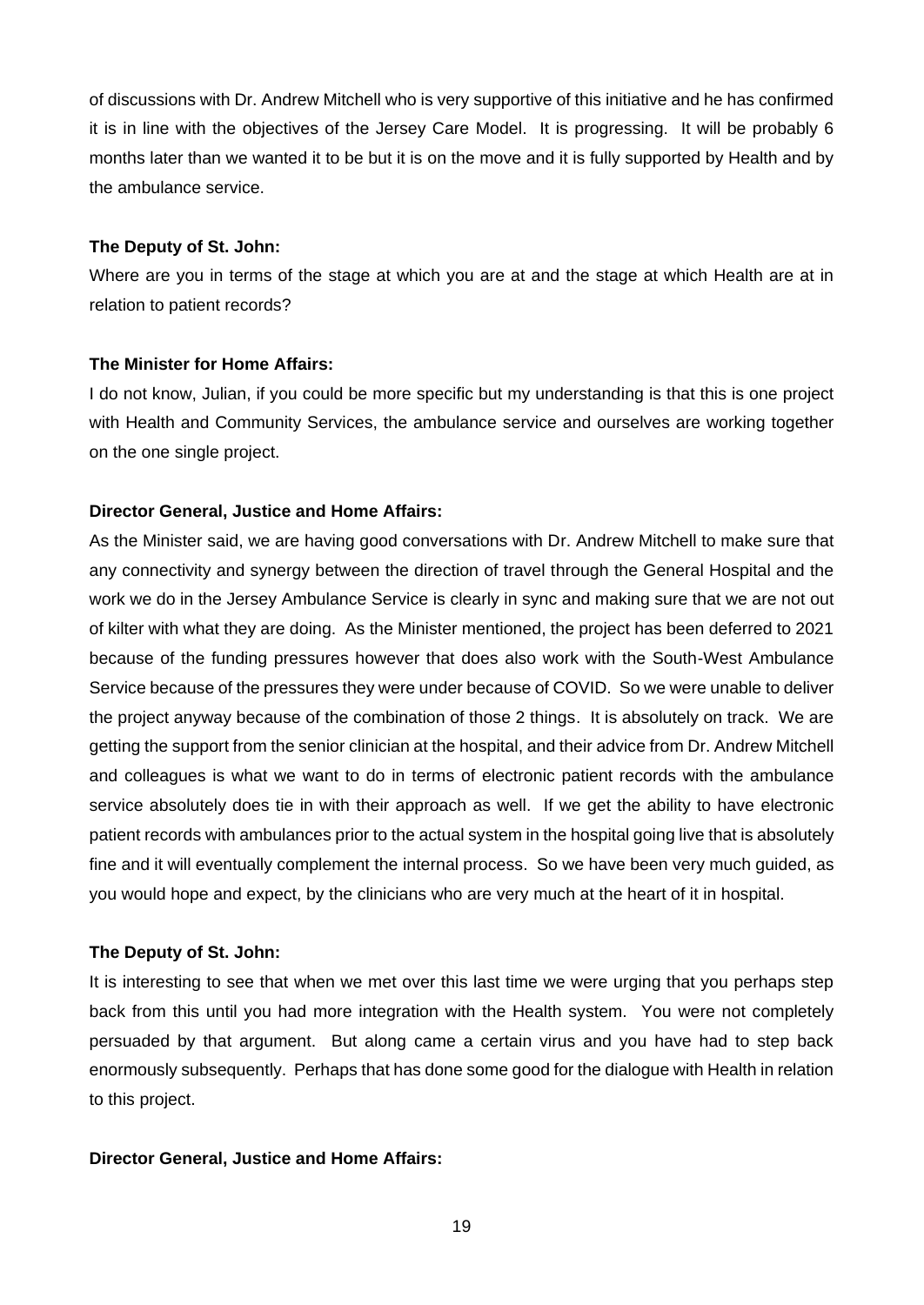As you say, COVID has brought a natural pause to a number of things, not just this project. I think it is fair to say we have very good support from Health and Community Services. They understand the drive that we are pushing but we must remember that that has come from the ambulance service itself. It is a project they tried to start a number of years ago and could not get traction on it, so they have seen the benefits of it being used in the U.K. (United Kingdom), particularly the South-West Ambulance Service, and they know how much easier it will make their job and make the patient experience better as well. I have seen that first-hand where standing in somebody's front room where somebody is seriously ill on the floor and you are having to fill in a huge piece of paper and ask different questions is not the best when you are trying to manage a patient. So we are very much guided by our clinician colleagues and I am confident we will move forward at the appropriate rate.

#### **The Minister for Home Affairs:**

As Julian just said, it is very much driven by the front line services, those that are providing the care both in the ambulance and the hospital. I get the impression that Health and Community Services are just as excited about this project as the ambulance service. They are working together to make sure that the approach is integrated and well co-ordinated. I spent some time out with the ambulance service and to see the paramedics filling in these A3 forms with pen and pencil and then handing them in when they get to the hospital, when they could, if the electronic system was in place, the hospital would have all the information before the patient arrives, has got to be good. It has to be good mainly for the patient.

## **The Deputy of St. John:**

We never doubted that an electronic record system should be put into place. We were very concerned however that this should be married with whatever system Health adopted so that there was a seamless transmission of information between ambulance and Health. I am pleased that COVID intervened in that sense. But do you have now any date on which you might begin to implement the proposal?

#### **The Minister for Home Affairs:**

I think implementation is a little way off but it would really be nice if we could have something towards the end of next year. The project is planned for next year so, given a fair wind, hopefully it will be in place next year. Do not ask me when next year.

#### **Deputy R.J. Ward:**

I have got some questions now on the Building a Safer Society or B.A.S.S. strategy, and I mention what that B.A.S.S. strategy means for people listening because I am conscious that sometimes abbreviations are used and people do not get what they mean. The initial question, we received a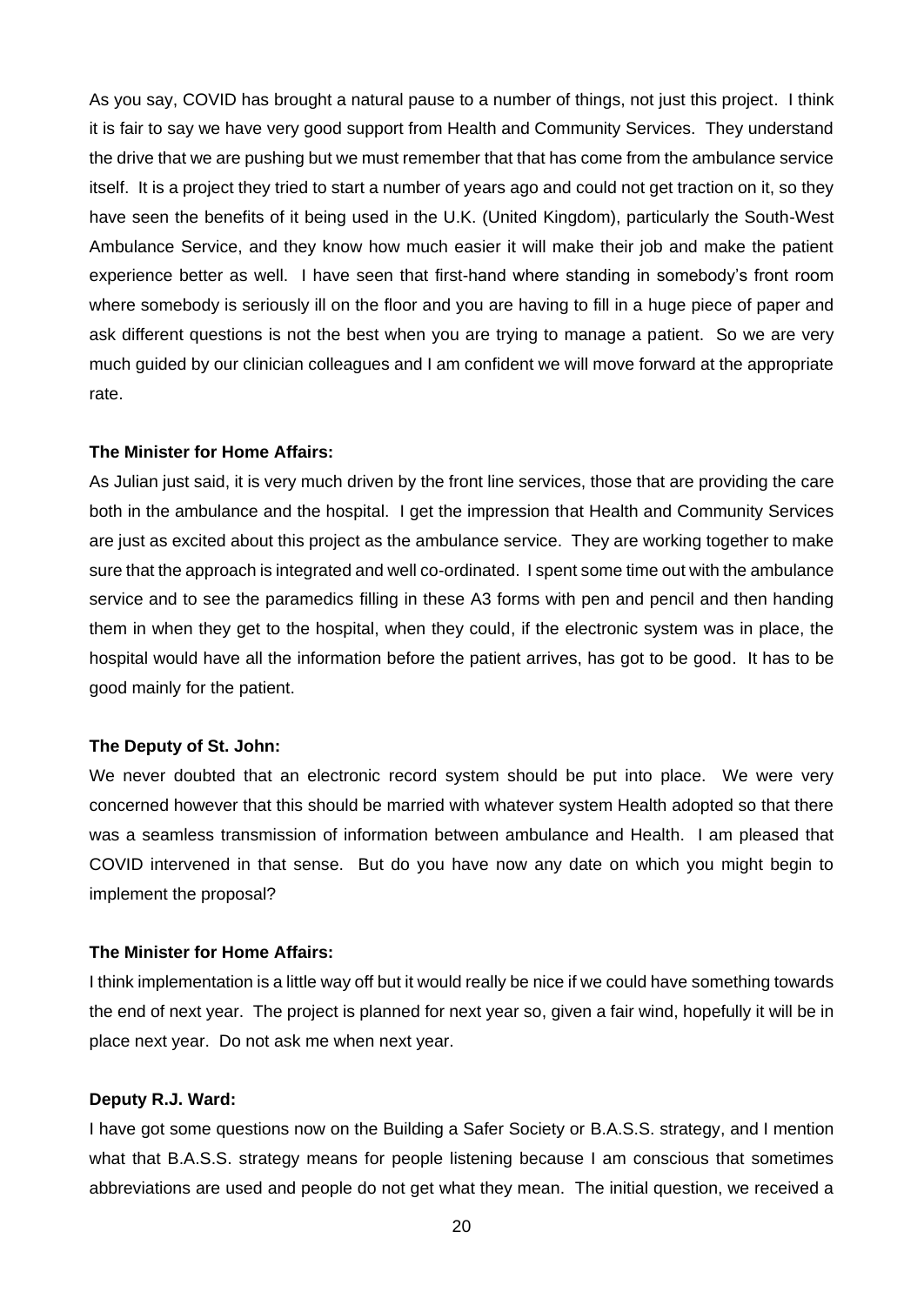submission from Simon Harrison on the Jersey Substance Misuse Strategy, and that strategy concluded at the end of 2019 without any review or replacement, thus Jersey has been without a substance misuse strategy for 6 months. I just want to ask what the Minister's view is on this and why it was the case that this has arisen?

#### **The Minister for Home Affairs:**

I do not know why it has arisen but of course we are continuing to support so many of the organisations who received funding under the previous strategy, Silkworth Lodge and so on. The drug and alcohol strategy needs revisiting. It needs absolutely sorting. We need to have a proper strategy, which I think it could be argued that we do not have one presently. As a result of that, because of the sinkage, the Minister for Health and Social Services and I met in January and we discussed a wide range of issues around the effectiveness of current laws of the enforcement, importation and so on, and we even discussed the positives and negatives of legalising certain drugs for personal use in Jersey. Now these are just initial thoughts, initial discussions, and one thing we have now asked our director general, Julian Blazeby, who is going to set up a group to invest, develop and advise the Minister for Health and Social Services and myself on a full drug and alcohol policy. One of the more practical things which we were going to do, were looking at well in advance, was to have drug-testing facilities available at events like Weekender so that people, without fear of arrest, could have what substances they had or planned to use to be tested and they could be advised appropriately at these events. Of course with these events not happening now this year that will be delayed until next year, but it is something which I think would be welcomed as a trial, as a pilot.

#### **Deputy R.J. Ward:**

We have so many questions on this. I would say to the rest of the panel if I miss any please jump in. But I think it is very interesting that you mentioned the work with the Minister for Health and Social Services because would you agree that the approach that is taken is very dependent upon whether it is a health-based approach or whether it is a policing-based approach, which perhaps one might say could be more punitive.

#### [11:00]

So where do you see the approach going? Where would your preference be for an approach with regards drug misuse? Do you see it more of a health issue, 50:50, 60:40; I do not know if you can give us some sort of view on that?

## **The Minister for Home Affairs:**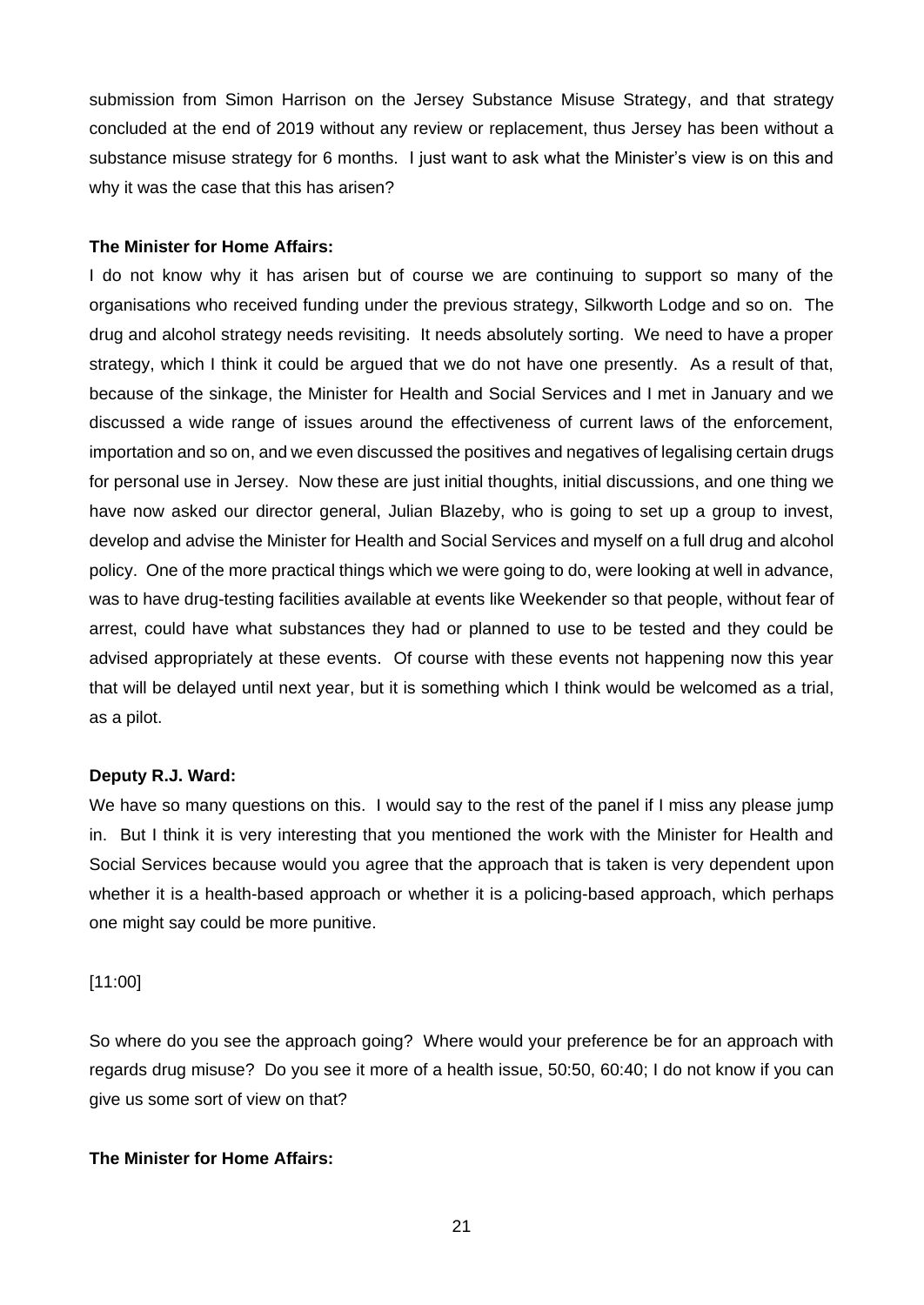In my view the advice should be led by Health. The police will administer the laws that the States pass and agree to but Health have got to lead on the advice of the appropriateness of the strategy. It has to be very much with Home Affairs involvement jointly because whatever we do, whatever laws or sanctions that we decide to impose, clearly the police have got to be involved. They have got to be able to give advice how practical such legislation might be. But, Julian, you are leading this work, it might be worth making a comment.

## **Deputy R.J. Ward:**

One of the reasons, before Julian answers, I ask is obviously it would be led by the director general of Home Affairs but it could be considered a Health issue. Obviously as a Scrutiny Panel we need to understand how these link together, and I think that is really important as well for the wider public. Perhaps you can address that as well in your answer.

## **Director General, Justice and Home Affairs:**

I completely support the Minister's comments and your last observation, Chair. Based on my experience in this area and in terms of mental health a couple of things to mention. First of all, in terms of this is not under Justice and Home Affairs, through the One Government model and the fact I am the director general for Justice and Home Affairs means I can comfortably work across all departments with my colleagues to deliver. So, as you know, I chair the Mental Health Improvement Board. Mental health does not sit within my department, that is supporting health colleagues and driving improvements across the Island in relation to mental health. Very much in support of the Minister. This is all about harm reduction strategy. So you are right, it is health-based, it is societalbased, it is a social challenge in terms of drug and alcohol and other issues that mean we need to have a proper harm reduction strategy and what does that look like. Part of that will have an element in terms of justice outcomes but a significant part of that will be how we can reduce harm through divergence, through health schemes, through third sector, charitable sector. The example the Minister gave in relation to Weekender is a really good example where we sat down with the Minister for Health and Social Services and the Minister for Home Affairs and talked about how can we support people who choose to a lifestyle of abuse and misusing, in this case, drugs. So not start to look at greater enforcement but look at how we can reduce the harm. At the last Weekender event there was a number of people went into our General Hospital through substance misuse and we wanted to come up with a strategy where we can start to help people make some choices and reduce the harm on people by, in this case, illicit drugs. I think that is a good example where harm reduction is at the forefront of this work.

#### **Deputy R.J. Ward:**

There are a number of things that come from this. One of the things I will raise now is, and this is about building into the future because you have to know what has happened in the past, in 2015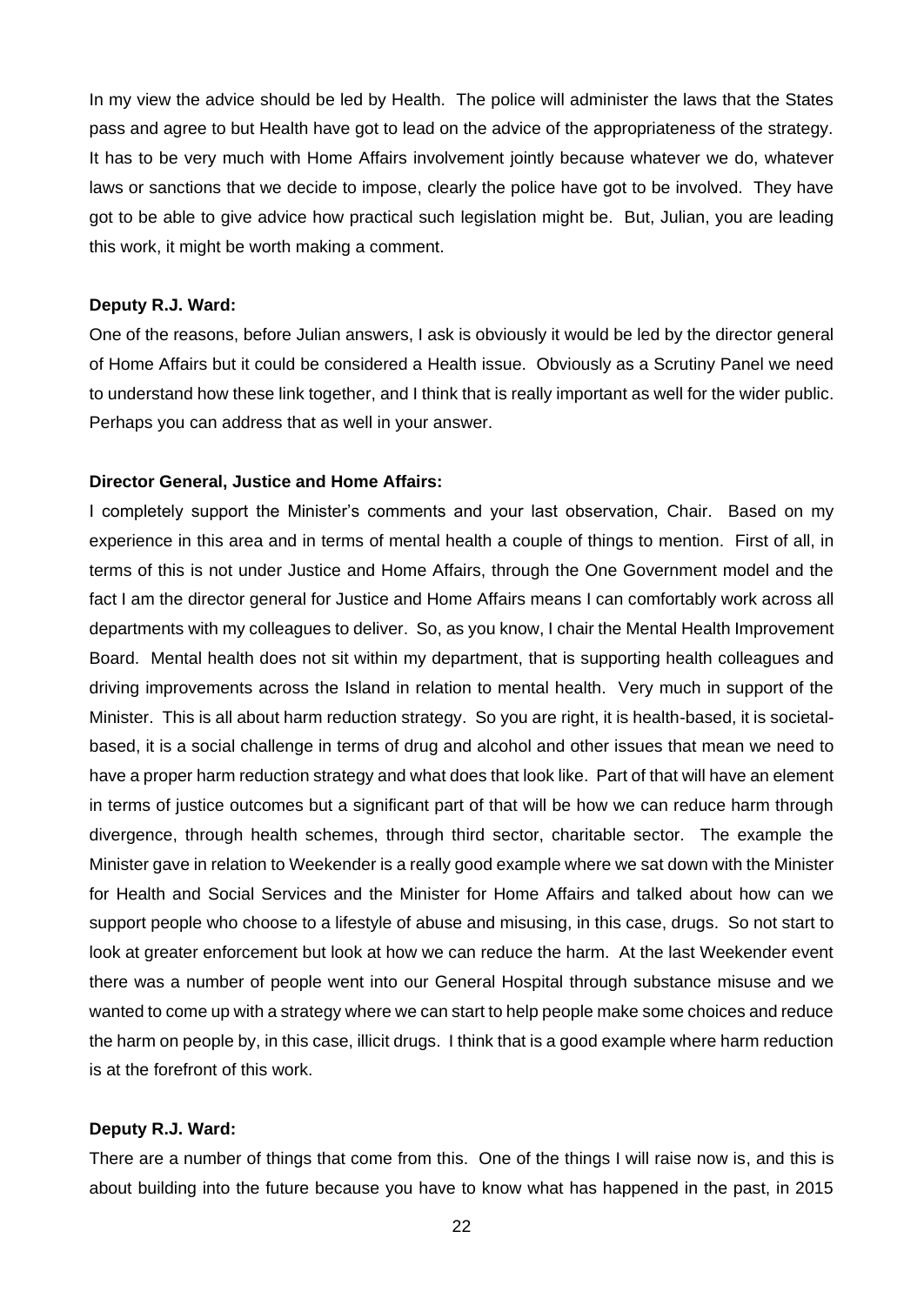annual reports were published on the wider B.A.S.S. strategy and it seemed that in 2016 there was a change of approach and there were no annual reports produced. So therefore we have not had one since 2015. Therefore, to a large extent, no public account of substance use in the Island since 2015. What are the reasons for not having that report and why has it been allowed to continue for so long? Does that leave a gap in knowledge of where we have been for future plans? Is that something you would be concerned about?

#### **Director General, Justice and Home Affairs:**

I absolutely recognise the points you made and your concerns. Obviously the OneGov model, I was not in post then and nor was the Minister in that period, but what we have recognised, and the Minister has asked us to do, is review in effect what you have just described; the 3 years of the strategy from 2016 to 2019 in terms of its effectiveness and what does the strategy deliver. Then the Minister has definitely asked us to start looking ahead at the next 3 to 5 years. So there is a gap. We are reviewing the strategy. The strategy was always designed to provide seedcorn funding for organisations in support of building a safer society to promote ideas and suggestions and then provide the money to see whether those projects worked. I think it is fair to say that over a period of time before Justice and Home Affairs and the Minister was in post that money became relied upon by a number of different organisations, which are doing really good work and they are making a real difference, but we have to and we are reviewing the strategy to see the best way to allocate that funding going forward. So if I look at the Victims' Hub, for example, which is a new concept of bringing together a number of different organisations in support of victims, that could well fit within a new strategy supported by the Minister that could benefit from significant funding. So we do need to look at how we can produce a different strategy that meets the needs of 2021 and beyond and how funding will support that.

#### **Deputy R.J. Ward:**

Do you accept that there has been a real change in the availability, if you like, of drugs, both illegal and even legal highs, and it is a very, very fast-moving context? The lack of a strategy over the last few years, do you believe that that has led to Jersey not matching the fast-evolving background effectively? So therefore we could have real problems in managing that changing landscape and it needs to be addressed as a matter of urgency, for example?

#### **Director General, Justice and Home Affairs:**

Certainly the environment and the landscape is changing and has changed and will continue to change as organised crime groups and illicit markets make available a customer-based strategy because it is driven by customers and need and demand. However, I do not think the Island has particularly suffered as a result of annual reports or the strategy waiting now to be reviewed because through customs and immigration, through States of Jersey Police and indeed through the drug and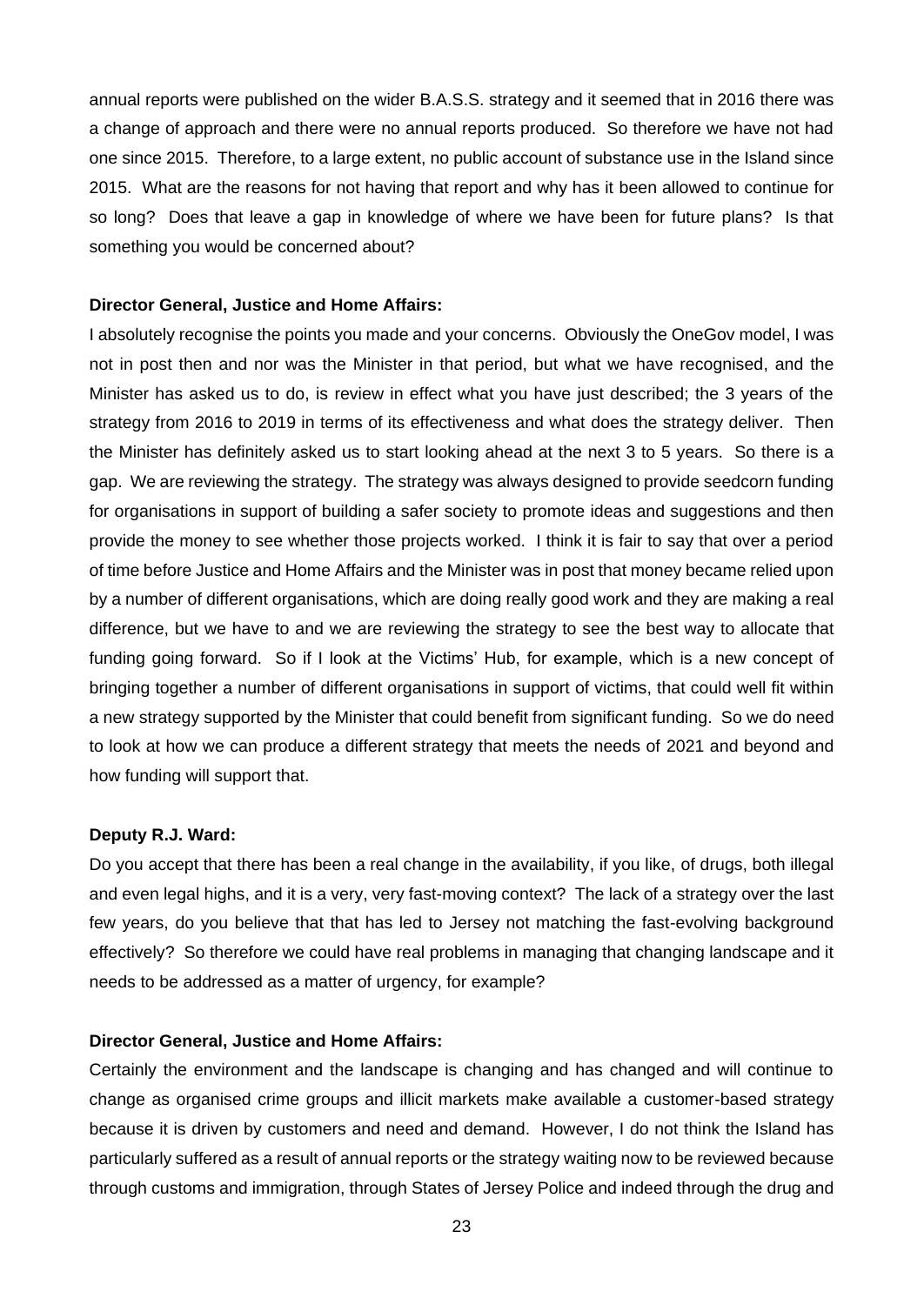alcohol services on the Island, there is still good co-ordination and discussions in terms of demand, in terms of impact on customers, and so those conversations are ongoing. You do see different initiatives and projects emerge and adapt as the market, as you described, does change. But I think it is clear, the Minister has asked us to look at going forward how the strategy can be developed; a new strategy that is supporting further a change in a demanding market.

## **Deputy R.J. Ward:**

Do you think the support for young people is good enough at the moment? There have been really upsetting ... all deaths are upsetting but when younger people are linked to a drug death it has such an impact on groups of people as well. What needs to be done urgently to address that? We note there is not a lot on the Government website in terms of support and I just wonder how you are going to get that out there, particularly the Government is committed to putting children first, and what things can be done as a matter of urgency even within the current climate of economic pressure, to address those issues?

#### **The Minister for Home Affairs:**

One of the phrases we used earlier was harm reduction and that has got to be at the very heart of whatever strategy we bring in or we develop. But education and knowledge about these things I think is very important and this is why I was very keen and the Minister for Health and Social Services was also very keen on this testing regime where people could be educated and understand the substances that they were putting into their bodies and the possible results of so doing. Sometimes that information is not available to them although they are scared about getting that information but still prepared to take the risk. As you were saying, Chairman, it is a horrible and desperately sad situation when a young person loses their life because of these illegal substances. So I think it is helping to develop the knowledge of young people about what these things can do and trying to get rid of the myths surrounding it.

#### **Deputy R.J. Ward:**

You can see why our concerns over a lack of a co-ordinated strategy perhaps for some time leads us to have concerns over ... when you have that combined with a very fast-changing environment and a particular situation with COVID that has put pressure on people, which perhaps mainly down to drug misuse as a way of coping, there is obviously a real urgency for something to come forward. What sort of timescale are you looking for that panel to work and come up with some concrete actions?

## **The Minister for Home Affairs:**

I will ask Julian to answer that specific question but you and I are at one on this, which is one of the reasons that the Minister for Health and Social Services and I got together, I know it was 5 or 6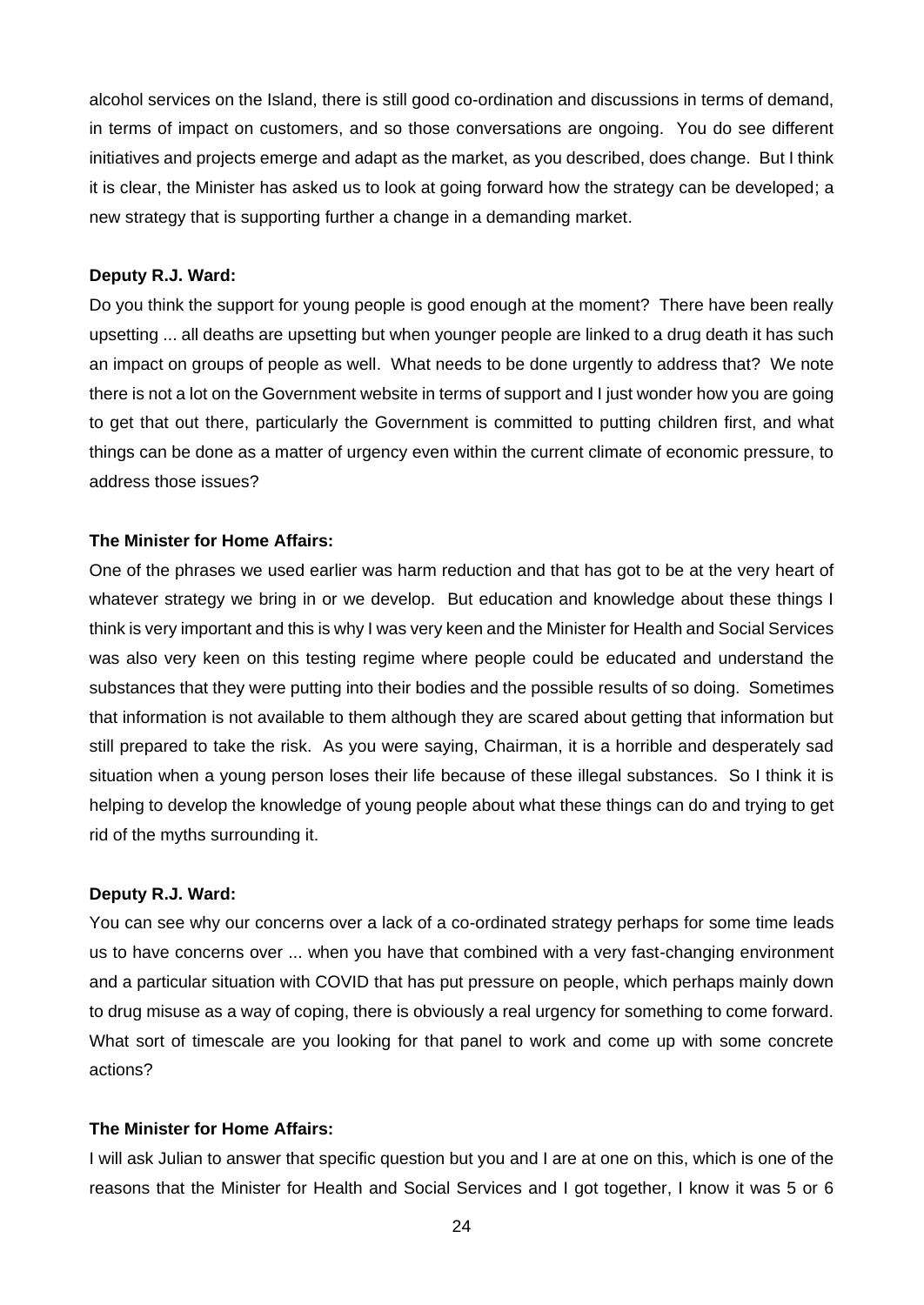months ago now but of course we have had the problem. I want it developed as soon as practical but, Julian, perhaps you might have some ideas.

#### **Director General, Justice and Home Affairs:**

The Advisory Council for Misuse of Drugs met last month. They have not been able to meet for a while, as you will understand, and they are very aware of the fact that we have been having discussion around drug and alcohol strategy and review the B.A.S.S. strategy. So I will have a meeting in the next 3 to 4 weeks with key stakeholders from across government and beyond to talk about specifically a drug and alcohol strategy. That is really important. That is slightly separate from the B.A.S.S. strategy so I want to just make that clear. The B.A.S.S. strategy is important in terms of the funding and make sure that is directed in the right areas but a drug and alcohol strategy will be separate to the B.A.S.S. strategy, and that is working again with colleagues in drug and alcohol services and Health and Community Services and others. Throughout COVID - you mentioned about COVID - so I was again chairing a meeting, particularly around mental health and of course there is quite a link as you know between mental health and sometimes drug and alcohol use, not always. So I was chairing a meeting with Mind, with our own mental health services, and drug and alcohol service lead to talk about the adverse impact of COVID where there may be substance misuse and there may be a link to mental health. I want to reassure the panel and listeners there is a continuing join-up of thinking around. The Youth Service have been involved, services across Justice and Home Affairs, to make sure whether it is people who go missing, young people, whether they may or may not have drug and alcohol issues, whether they have got mental health issues, that those organisations within government are having conversations and co-ordinate their activity. That definitely happened within COVID and that will continue to happen as we build our strategy going forward.

#### **Deputy R.J. Ward:**

I seem to be getting a theme that we are, would you agree, moving away from this issue from being a criminal issue to one that is a health and mental health concern, which I think is very welcome and may have more productive outcomes? Would the Minister and officers agree that we are seeing that? That is the theme that we are looking at here?

# **The Minister for Home Affairs:**

Absolutely, which is why the engagement has started at ministerial level. Absolutely right.

#### **Director General, Justice and Home Affairs:**

Just to add to that, you will have heard the phrase before, you cannot police - from my experience, and the current police chief and others in law enforcement - your way out of this sort of problem. It has to be a harm reduction strategy and, as I mentioned earlier, part of that you would want, and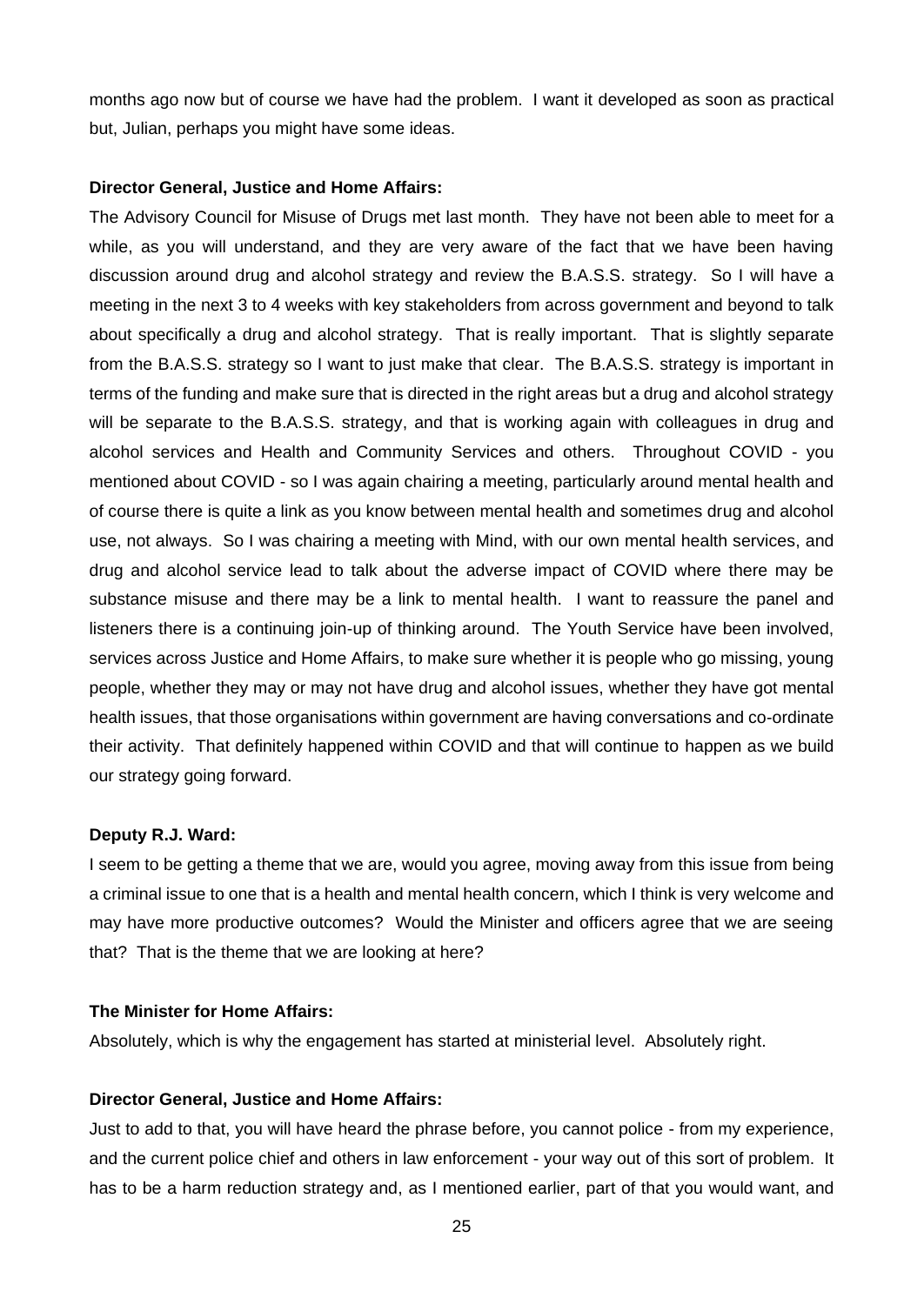Ministers would want, it to have an element of law enforcement because you have to, but at the same time, Chair, you are absolutely right. This is around harm reduction, around the health of the Island and this issue around drug and alcohol and mental health.

# **Deputy R.J. Ward:**

So there is really a move practically speaking in terms of scrutiny as well. It tends to be a move we are looking at towards Health and away from perhaps an emphasis in Home Affairs, from the Minister, in terms of this strategy. It is similar to what Guernsey did, I believe, in 2017, to give a more balanced approach, I suppose. Would you agree with that, that there is that shift?

# **The Minister for Home Affairs:**

Absolutely. It has got to be a balanced approach. It is not one or the other. It is not Health or Home Affairs. It is Health and Home Affairs and the enforcement agencies and including customs and immigration working together with the support of the States.

# **Deputy R.J. Ward:**

Does anyone else on the panel have anything on the B.A.S.S. strategy they want to ask that I may have missed?

[11:15]

# **Deputy L.M.C. Doublet:**

Yes, please, could I just press further on the harm reduction? I have listened to the answers and I do feel that if the harm reduction approach is the approach that is being taken that it would sit better with Health. Is this not something that the Minister could consider discussing with the Minister for Health and Social Services to have Health leading this so that there is a truly harm reduction model being used?

# **The Minister for Home Affairs:**

I see no reason why Health and Home Affairs cannot work together as equal partners in this. I mean Julian said just now and reminded us, we now have a OneGov operation. We are not working in silos anymore. We are trying really hard not to work in silos anymore. Therefore I do think it is important that we do not see departments as separate entities. These departments are armed for the state, which are going to work together for the benefit of Islanders. I do not think you should see Home Affairs as simply being enforcers and Health being the good guys, if you like. We are all on the same page. That is how I see it anyway.

# **The Deputy of St. John:**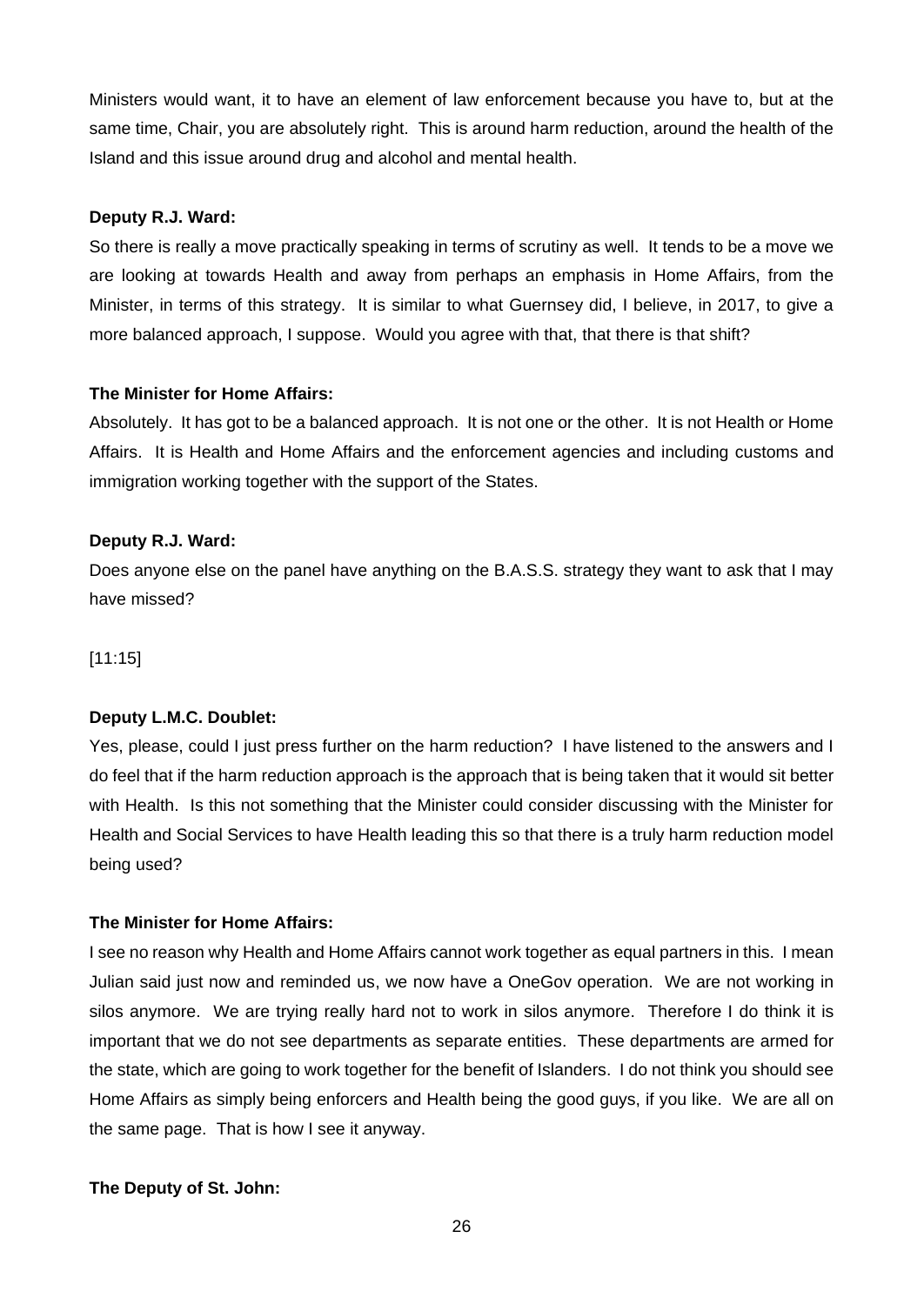Minister, you mentioned a couple of times, testing at large gatherings. What do you exactly mean by testing? What are you testing?

## **The Minister for Home Affairs:**

The drugs. Individuals at these festivals, as much as we like to think it was not happening they do occur at these festivals, and throughout we have looked at what happens in the United Kingdom and in many of these festivals drug-testing facilities in a marquee are available to the people who are attending, to have what they bought tested so they know exactly what they are using and have the opportunity of talking to a health professional as to what the effects of such substances might be and whether the substances are what they were purporting to be. This is always an issue, is it not? You are buying something and you cannot be 100 per cent sure what it is. This gives people the certainty.

## **The Deputy of St. John:**

I have another one. In terms of harm reduction, what are the models that you are looking at around the world in relation to societies that have been quite successful at the harm reduction game?

#### **The Minister for Home Affairs:**

I think Julian's team will be charged to look at all jurisdictions to see what the effectiveness is of various strategies throughout the world. We have a duty to look everywhere quite honestly.

#### **The Deputy of St. John:**

So you are saying at this present time there is no focus on any particular jurisdiction and their response or their approach to the drug taking?

#### **Director General, Justice and Home Affairs:**

We are not focused on any one particular jurisdiction. I am sure you will know, Deputy, there are a number of different approaches across the globe, whether it is legalisation, whether it is harm reduction, whether it is diversion and a whole range of schemes. I think we have an opportunity to look at where it is working, where there is good practice and build from there. Even so, the Minister has not asked us to look at any particular one jurisdiction. I think you would like us, and I am sure you would agree that we would try and take the best of what is out there. We are not starting from fresh, we are not starting with a blank canvas. But we would want to explore and look at all the new emerging ideas in the current good practice.

## **The Minister for Home Affairs:**

There is even zero tolerance in some jurisdictions.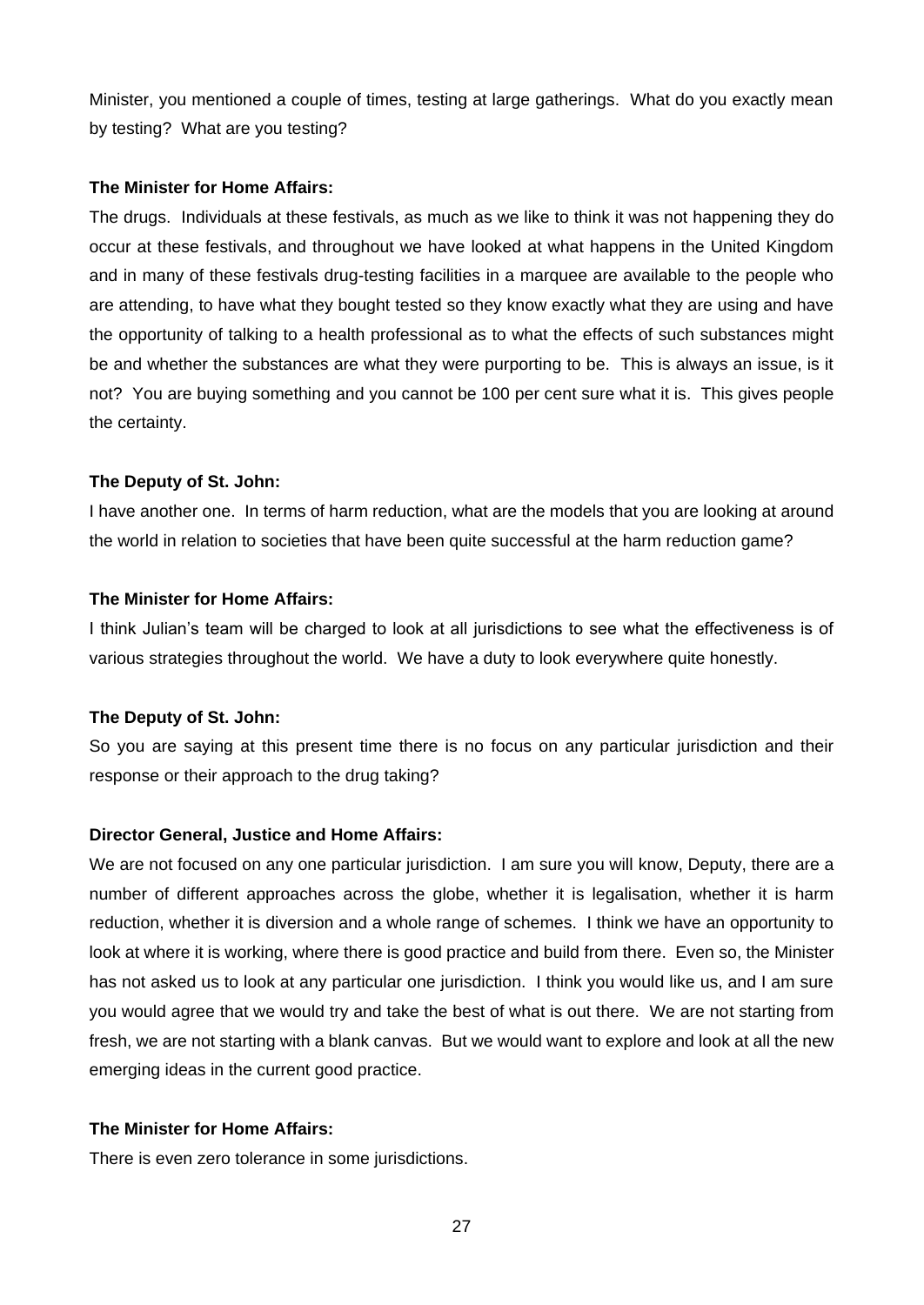#### **Deputy R.J. Ward:**

We have spent some time on that and I think that has been an interesting conversation. Just a few questions, we have got about 10 minutes left. I wanted to ask some questions regards policing now we have reopened borders and ask if there has been any impact on policing in the reopening of borders, any additional pressures, for example, that police officers may be facing due to that? I know it is early days but as travel numbers grow are you anticipating anything?

#### **The Minister for Home Affairs:**

I think the major impact on policing will be the monitoring and enforcement of isolation for those who test positive or those who decide to take the P.C.R. (polymerase chain reaction) test. It does have the potential to impact on resources. One police constable has been at the moment seconded to the enforcement hub full time. It is not just the States of Jersey Police who are dealing with the enforcement. The Honorary Police are very much at the forefront of this and so are the Environmental Health people. The States of Jersey Police will have an impact as the numbers increase. I anticipate it could be up to 10 officers a week, is the thought it might be.

## **Deputy R.J. Ward:**

What about the policing of or the advice given regards health and safety guidance from visitors? I recognise it is difficult to ... perhaps it is not about enforcement but I think there is an important element for policing in terms of guidance from visitors regards the health and safety guidance that we have given to all Islanders which we still have to follow?

# **The Minister for Home Affairs:**

I think that is fair. There is no longer a legal requirement. As you say, it is guidance so it will be a matter of giving advice, which the States of Jersey Police have always been doing since the beginning of this pandemic. But as I said, we also involve Honorary officers and Environmental Health officers. We are not going to be policing visitors, if that is what you are getting at. We will not be following them up.

## **Deputy R.J. Ward:**

Has there been a discussion with officers about an approach that can be taken there because although you are not necessarily policing visitors I think there is an important role there regards that health guidance in the current circumstances because it is a very different circumstance? I think there is also concern within the community there.

## **The Minister for Home Affairs:**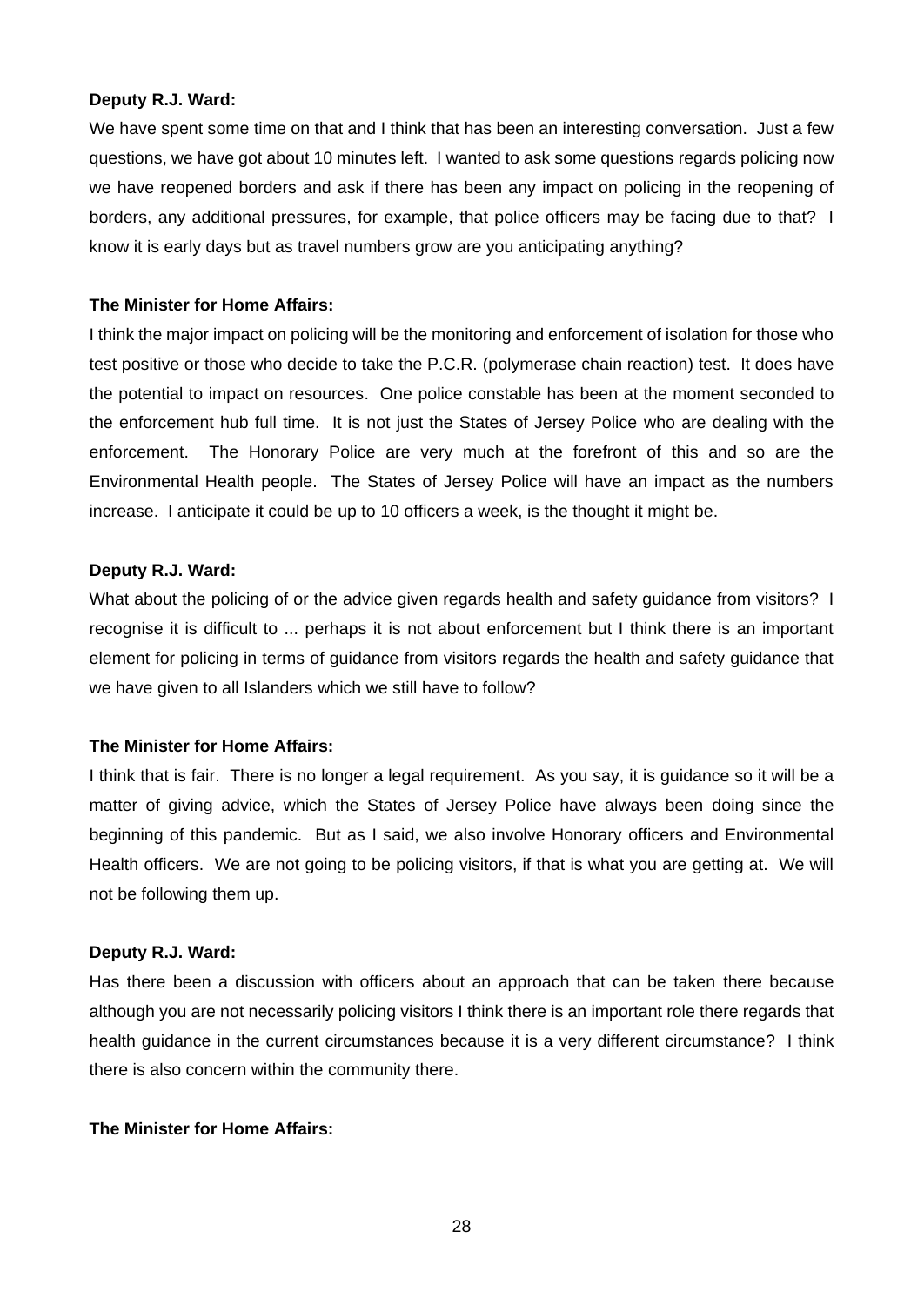Sure, but all visitors, both returning local people and people visiting family or coming over for a short break, do receive all the appropriate guidance in written form. I do not know if you have something specific in mind, Chairman.

## **Deputy R.J. Ward:**

I think it is just that I mentioned before reports of groups gathering and as the weather hopefully improves we will have more people out and about and more people here. I just wonder whether the police will be taking ... what type of approach they will be taking with that because there will be a need for sensible behaviour and the police will be involved in that.

## **Director General, Justice and Home Affairs:**

Could I come in? I think the same applies to travellers on the incoming side as it does to Islanders. The public health guidance is really clear. That if you are from out of town specifically and when people arrive at the airport and harbour there is information visibly to see and leaflets are handed out. Those travellers will get a daily text updating them in terms of the public health guidance and asking them to monitor their own symptoms. So therefore the application of the public health guidance is very clear to everybody, whether it is Islanders or visitors. So from a policing point of view nothing is different, in effect, and it is important the public health guidance is adhered to, whether it is Islanders or travellers. But travellers get a more strict regime because they get text every day while they are here reminding them about the public health guidance and asking them to report on their symptoms, where clearly Islanders do not have that. So it is quite clear. It is a good system. We will keep it under review but I do think we want people to behave responsibly hence the increased measures for, particularly, new arrivals.

## **Deputy R.J. Ward:**

Deputy Doublet has a question she has notified in the chat. We have got 5 minutes.

# **Deputy L.M.C. Doublet:**

It is a very quick one. I just wondered about the civil partnership legislation being extended to mixed sex couples, which I believe you were planning for this summer, Minister, but has that been delayed and when will that be enforced please?

## **The Minister for Home Affairs:**

Everything has been delayed but this one, if I remember correctly, is one of those which is quite simple, well-advanced, so should be able to come forward in the next few months. But I must double check that, but I am sure that is one of them that is pretty well-advanced and will be coming as quickly as possible. I have got some notes here somewhere but I cannot find them at the moment.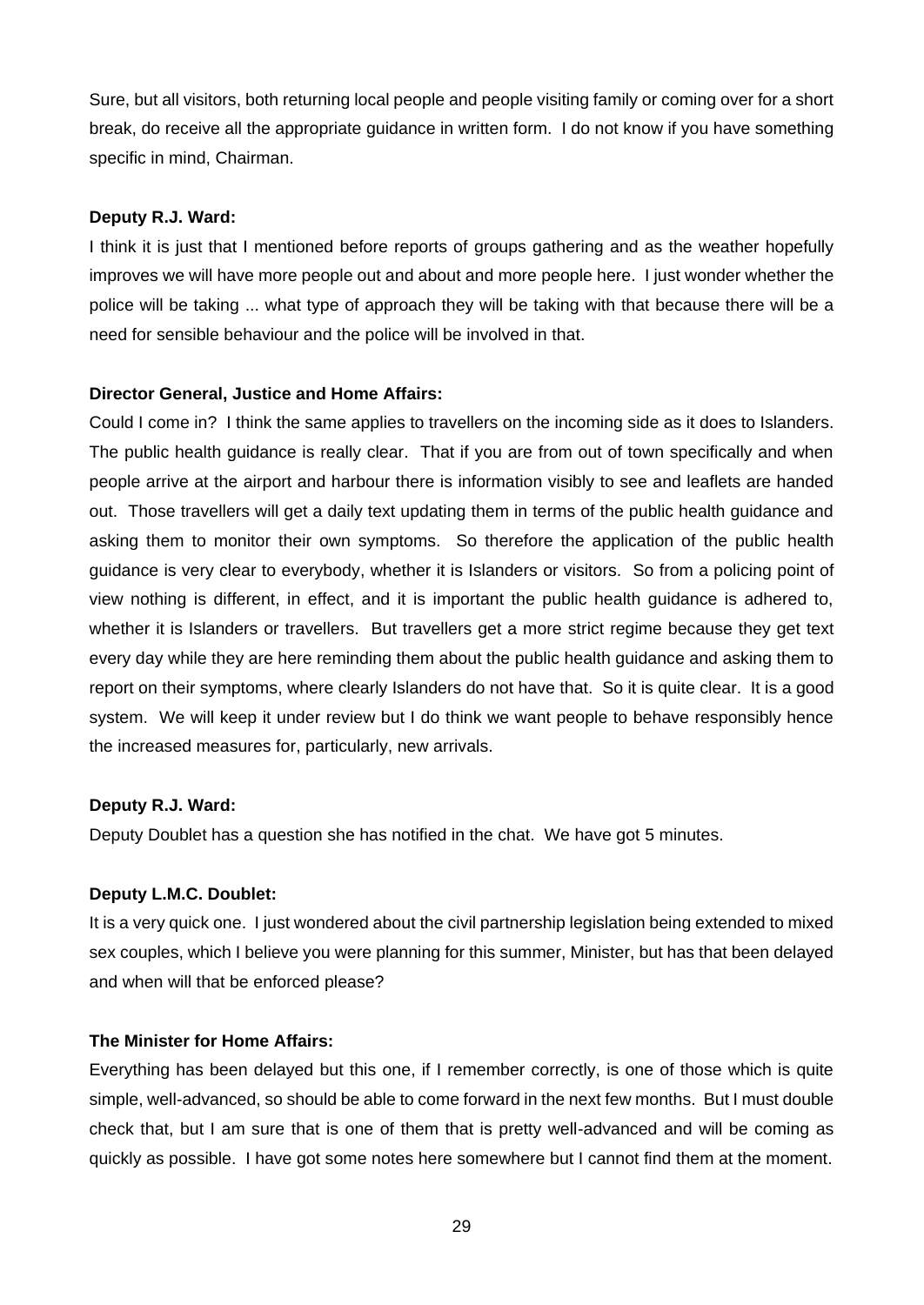#### **Deputy L.M.C. Doublet:**

That is great. If you could let the panel know when you have the date that that would be enforced that would be great, thank you.

#### **Deputy R.J. Ward:**

I think that leads on to the question I was going to ask about what legislation do you have coming forward now, particularly we are moving through the safer framework quite rapidly? Let us all hope that we do not have to take any step backwards. So what legislation can we expect from you to have to scrutinise and take our time doing?

#### **The Minister for Home Affairs:**

The prejudice law - some people call the hate crime law, which I do not like that phrase, so we are calling it the prejudice law - we are gradually getting back to business as usual. That is at a very advanced stage. We have had the consultation, and I expect that to be lodged before the end of the year. Police governance, the draft legislation is ready to ensure the independence of the States Police. They are drafting. They require some more consultation but again it should be within the next few months, hopefully the next 3 months or so. Domestic abuse we have already spoken about. Youth justice policy has also been ... well, everything has been delayed by COVID but now I think, as Nathan said earlier, there is a full-time resource dedicated to that. I cannot give you a date on that but that is going to be a very major piece of work but we will keep you updated on that. One of the things that we are also doing is the Police Complaints Authority legislation. We have already sent you that last month so we can give you an update on that when you are ready. Hopefully that is going to be lodged later this month. Those are the major things. One thing that we have been working on is firework regulations. That also is going to be brought forward as well. I was hoping to get it in place before November but I do not think that is going to happen now.

## **Deputy R.J. Ward:**

I have one thing to ask. We mentioned about the isolation ... there is an echo going on. I think it is Article 5(6) of the COVID-19 (Screening, Assessment and Isolation) (Jersey) Regulations. It is about the level of fines. Just briefly, how do you determine the level of fine issued in each case of that law? They are between £300 and £500. I think it is about breaching isolation rules, is it not, if somebody ... it may become important, hopefully it does not, with the changes to different countries and so on and so forth that have come through in the red, amber and green level of countries. Is that the law that will be associated with that, for example?

# **The Minister for Home Affairs:**

The law is the Minister for Health and Social Services' law, not Home Affairs, but I understand that the fine for breaching isolation is currently £1,000 maximum. I believe that is going to be increased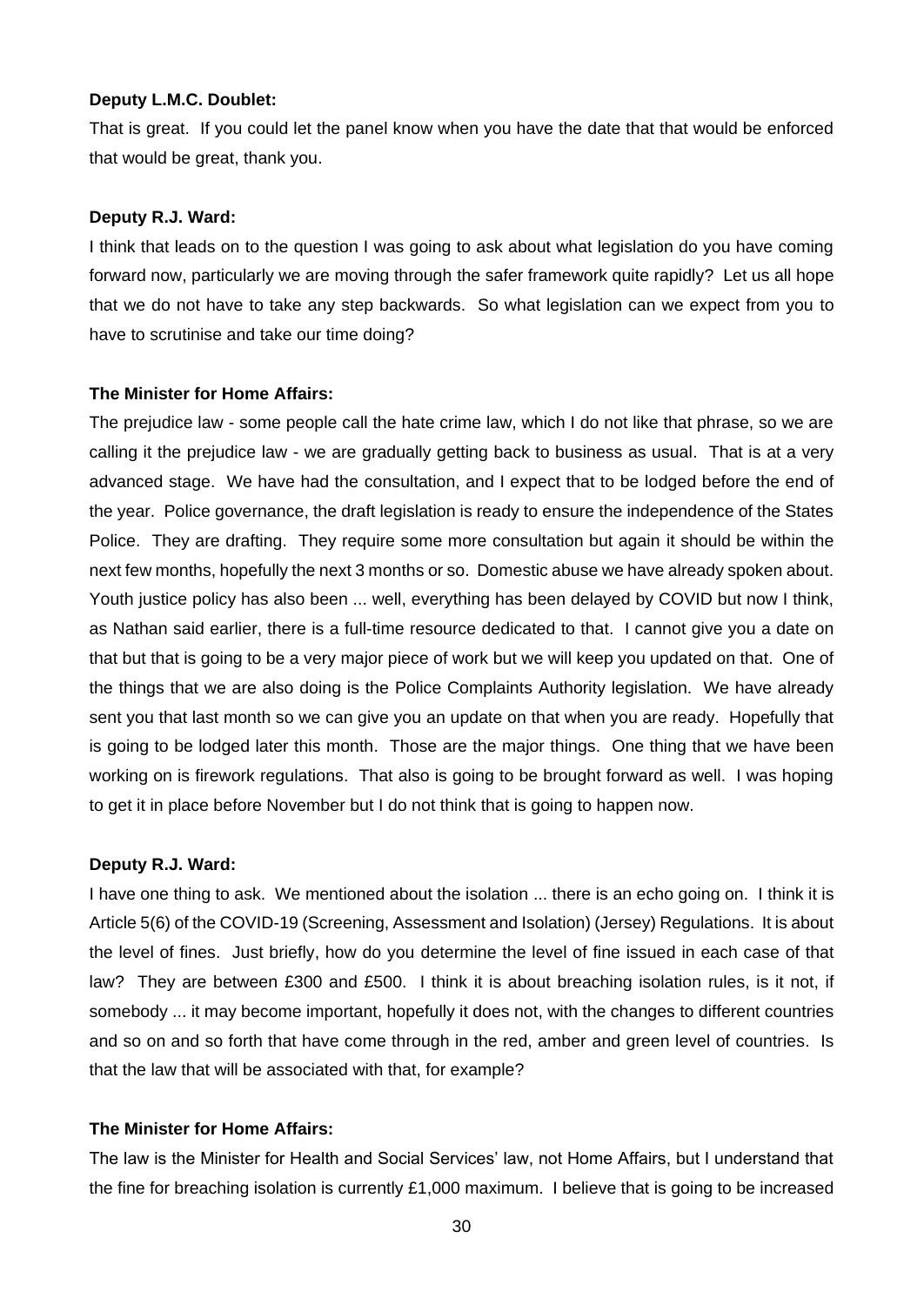but, as I say, it is not under my remit, to £10,000. The actual level of fine incurred will be a decision for the court, obviously not politicians.

# **Deputy R.J. Ward:**

I think I answered my own question, it is the courts that define that, absolutely. Okay. We are just coming to a final couple of minutes. If there is anything else that the panel wants to raise please speak now. You have got a minute or so.

# **The Deputy of St. John:**

I am fine but if the Minister wants to ask us anything.

## **Deputy R.J. Ward:**

That is exactly what I was going to say next.

## **Deputy L.M.C. Doublet:**

Not from me but thank you.

## **Deputy R.J. Ward:**

Minister, anything you want to ask us or talk to us about?

## **The Minister for Home Affairs:**

Yes, if you like, one thing I would just like to reinforce how valuable I find these meetings and Scrutiny hearings. I do find them very valuable indeed. It gives a good feeling to how people are thinking. But what I really would love is for us to meet physically.

## **Deputy R.J. Ward:**

Are you referring to just me there or the whole panel?

## **The Minister for Home Affairs:**

No, seriously. I really think it is a much better interaction when we can meet across a table and I think we are due to meet again in September or October. Even with the physical distancing I would just find it a lot more productive. It is much easier to relate.

## **Deputy R.J. Ward:**

I think we all share the fact that we can do that at a time when we have got a real handle on this COVID-19 and I think we are all hopeful for that. So, yes, we would share that. It is exactly 11.30. It is great to finish everything precisely on time so I just say thank you to the Minister and the officers and thanks to the panel. With that I will call this hearing to an end. Thank you very much.